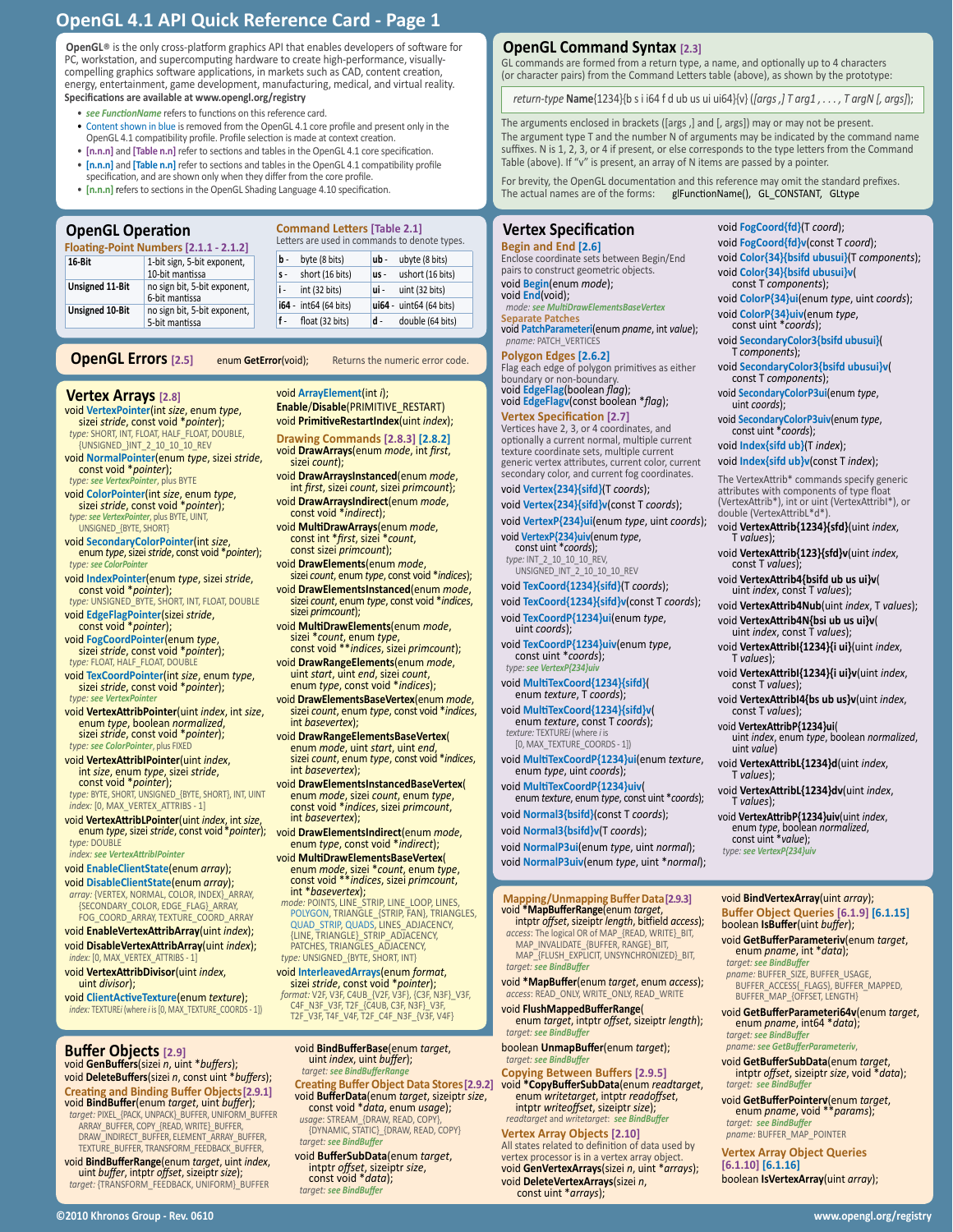# **Rectangles, Matrices, Texture Coordinates**

#### **Rectangles [2.11]**

Specifiy rectangles as two corner vertices. void **Rect{sifd}**(T *x1*, T *y1*, T *x2*, T *y2*); void **Rect{sifd}v**(const T *v1*[2], const T *v2*[2]);

**Matrices [2.12.1]**

void **MatrixMode**(enum *mode*); *mode:* TEXTURE, MODELVIEW, COLOR, PROJECTION

void **LoadMatrix{fd}**(const T *m*[16]); void **MultMatrix{fd}**(const T *m*[16]);

void **LoadTransposeMatrix{fd}**(const T *m*[16]); void **MultTransposeMatrix{fd}**(const T *m*[16]); void **LoadIdentity**(void);

# **Lighting and Color**

**Enable**/**Disable**(LIGHTING) // generic enable **Enable/Disable**(LIGHTi)

**Lighting Parameter Spec. [2.13.2]** void **Material{if}**(enum *face*, enum *pname*, T *param*);

# void **Material{if}v**(enum *face*, enum *pname*, const T *params*);

*face:* FRONT, BACK, FRONT\_AND\_BACK *pname:* AMBIENT, DIFFUSE, AMBIENT\_AND\_DIFFUSE, EMISSION, SHININESS, COLOR\_INDEXES, SPECULAR

void **Light{if}**(enum *light*, enum *pname*, T *param*);

void **Light{if}v**(enum *light*, enum *pname*, const T *params*);

*light:* LIGHT*i* (where *i* >= 0) *pname:* AMBIENT, DIFFUSE, SPECULAR,POSITION, SPOT\_{DIRECTION, EXPONENT, CUTOFF}, {CONSTANT, LINEAR,QUADRATIC}\_ATTENUATION

void **LightModel{if}**(enum *pname*, T *param*);

void **LightModel{if}v**(enum *pname*,

#### **Shader Objects [2.11.1-2] [2.14.1-2]** uint **CreateShader**(enum *type*);

*type:* {VERTEX, FRAGMENT, GEOMETRY}\_SHADER, TESS\_{EVALUATION, CONTROL}\_SHADER

void **ShaderSource**(uint *shader*, sizei *count*, const char \*\**string*, const int \**length*);

- void **CompileShader**(uint *shader*);
- void **ReleaseShaderCompiler**(void);
- void **DeleteShader**(uint *shader*);

void **ShaderBinary**(sizei *count*, const uint \**shaders*, enum *binaryformat*, const void \**binary,* sizei *length*);

#### **Program Objects [2.11.3] [2.14.3]** uint **CreateProgram**(void);

- void **AttachShader**(uint *program*, uint *shader*);
- void **DetachShader**(uint *program*, uint *shader*);
- void **LinkProgram**(uint *program*);
- void **UseProgram**(uint *program*);
- uint **CreateShaderProgramv**(enum *type*, sizei *count*, const char \*\**strings*);
- void **ProgramParameteri**(uint *program*, enum *pname*, int *value*);
- *pname:* PROGRAM\_SEPARABLE, PROGRAM\_BINARY\_{RETRIEVABLE\_HINT}, *value:* TRUE, FALSE
- void **DeleteProgram**(uint *program*);

# **Program Pipeline Objects [2.11.4] [2.14.4]**

- void **GenProgramPipelines**(sizei *<sup>n</sup>*, uint \**pipelines*);
- void **DeleteProgramPipelines**(sizei *<sup>n</sup>*, const uint \**pipelines*);

void **BindProgramPipeline**(uint *pipeline*);

- void **UseProgramStages**(uint *pipeline*, bitfield *stages*, uint *program*);
- *stages:* ALL\_SHADER\_BITS or the Bitwise OR of TESS\_{CONTROL, EVALUATION}\_SHADER\_BIT, {VERTEX, GEOMETRY, FRAGMENT}\_SHADER\_BIT

*void* **Rotate**{**fd**}(Tθ, T *x*, T *y*, T *z*); void **Translate{fd}**(T *x*, T *y*, T *z*); void **Scale{fd}**(T *x*, T *y*, T *z*); void **Frustum**(double *l*, double *r*, double *<sup>b</sup>*, double *<sup>t</sup>*, double *n*, double *f*);

void **Ortho**(double *l*, double *r*, double *<sup>b</sup>*, double *<sup>t</sup>*, double *n*, double *f*);

void **PushMatrix**(void);

void **PopMatrix**(void);

**Texture Coordinates [2.12.3]** void **TexGen{ifd}**(enum *coord*, enum *pname*, T *param*);

void **TexGen{ifd}v**(enum *coord*, enum *pname*, const T *params*); *coord:* S, T, R, Q *pname:* TEXTURE\_GEN\_MODE, {OBJECT, EYE}\_PLANE

const T *params*); *pname:* LIGHT\_MODEL\_{AMBIENT, LOCAL\_VIEWER}, LIGHT\_MODEL\_{TWO\_SIDE, COLOR\_CONTROL}

#### **ColorMaterial [4.3.1] [2.13.3, 3.7.5] Enable**/**Disable**(COLOR\_MATERIAL)

void**ColorMaterial**(enum *face*, enum *mode*); *face:* FRONT, BACK, FRONT\_AND\_BACK *mode:* EMISSION, AMBIENT, DIFFUSE, SPECULAR, AMBIENT\_AND\_DIFFUSE

void **ClampColor**(enum *target*, enum *clamp*); *target:* CLAMP\_VERTEX\_COLOR

*clamp:* TRUE, FALSE, FIXED\_ONLY

**Flatshading [2.19] [2.22]** void **ProvokingVertex**(enum *provokeMode*); *provokeMode:* {FIRST, LAST}\_VERTEX\_CONVENTION void **ShadeModel**(enum *mode*);

*mode:* SMOOTH, FLAT **Queries [6.1.3]** void **GetLight{if}v**(enum *light*, enum *value*, T *data*);

void **GetMaterial{if}v**(enum *face*, enum *value*, T *data*); *face:* FRONT, BACK

void **ActiveShaderProgram**(uint *pipeline*, uint *program*);

#### **Program Binaries [2.11.5] [2.14.5]**

- void **GetProgramBinary**(uint *program*, sizei *bufSize*, sizei \**length*, enum \**binaryFormat*, void \**binary*);
- void **ProgramBinary**(uint *program*, enum *binaryFormat*, const void \**binary*, sizei *length*);

#### **Vertex Attributes [2.11.6] [2.14.6]**

Vertex shaders operate on array of 4-component items numbered from slot 0 to MAX\_VERTEX\_ATTRIBS - 1.

- void **GetActiveAttrib**(uint *program*, uint *index*, sizei *bufSize*, sizei \**length*, int \**size*, enum \**type*, char \**name*); *\*type* returns: FLOAT, FLOAT\_{VEC*n*, MAT*n,* MAT*n*x*m*}, INT, INT\_VEC*n*, UNSIGNED\_{INT, INT\_VEC*n*}
- int **GetAttribLocation**(uint *program*, const char \**name*);
- void **BindAttribLocation**(uint *program*, uint *index*, const char \**name*);

#### **Uniform Variables [2.11.7] [2.14.7]**

- int **GetUniformLocation**(uint *program*, const char \**name*);
- uint **GetUniformBlockIndex**(uint *program*, const char \**uniformBlockName*);
- void **GetActiveUniformBlockName**( uint *program*, uint *uniformBlockIndex*, sizei *bufSize*, sizei \**length*, char \**uniformBlockName*);

# void **GetActiveUniformBlockiv**(uint

- *program*, uint *uniformBlockIndex*, enum *pname*, int \**params*);
- *pname*: UNIFORM\_BLOCK\_{BINDING, DATA\_SIZE}, UNIFORM\_BLOCK\_NAME\_{LENGTH, UNIFORM},<br>UNIFORM\_BLOCK\_ACTIVE\_UNIFORMS\_INDICES,<br>UNIFORM\_BLOCK\_REFERENCED\_BY\_VERTEX\_SHADER,<br>UNIFORM\_BLOCK\_REFERENCED\_BY\_{<br>FRAGMENT\_SHADER, GEOMETRY\_SHADER, TESS\_CONTROL\_SHADER, TESS\_EVALUATION\_SHADER}

**©2010 Khronos Group - Rev. 0610 www.opengl.org/registry** 

# **Rendering Control & Queries**

void **DrawTransformFeedback**( enum *mode*, uint *id*); void **DrawTransformFeedbackStream**( enum *mode*, uint *id*, uint *stream*);

**Transform Feedback Query [6.1.11] [6.1.17]** boolean **IsTransformFeedback**(uint *id*); **Current Raster Position [2.25]** void **RasterPos{234}{sifd}**(T *coords*); void **RasterPos{234}{sifd}v**(const T *coords*); void **WindowPos{23}{sifd}**(T *coords*); void **WindowPos{23}{sifd}v**(const T *coords*); **Asynchronous Queries[6.1.7] [6.1.13]**

boolean **IsQuery**(uint *id*);

void **GetQueryiv**(enum *target*, enum *pname*, int \**params*); *target: see BeginQuery*, plus TIMESTAMP *pname:* CURRENT\_QUERY, QUERY\_COUNTER\_BITS void **GetQueryIndexediv**(enum *target*, uint *index*, enum *pname*, int \**params*); *target: see BeginQuery pname:* CURRENT\_QUERY, QUERY\_COUNTER\_BITS

void **GetQueryObjectiv**(uint *id*, enum *pname*, int \**params*); void **GetQueryObjectuiv**(uint *id*, enum *pname*, uint \**params*); void **GetQueryObjecti64v**(uint *id*, enum *pname*, int64 \**params*);

void **GetQueryObjectui64v**(uint *id*, enum *pname*, uint64 \**params*); *pname:* QUERY\_RESULT{\_AVAILABLE}

void **ViewportIndexedfv**(uint *index*, const float \**<sup>v</sup>*); void **Viewport**(int *x*, int *y*, sizei *w*, sizei *h*);

**Clipping [2.20] [2.23, 6.1.3] Enable**/**Disable**(CLIP\_DISTANCE*i*) *i*: [0, MAX\_CLIP\_DISTANCES - 1]

void **ProgramUniform{1234}{ifd}**( uint *program*, int *location*, T *value*); void **ProgramUniform{1234}{ifd}v**( uint *program*, int *location*, sizei *count*, const T *value*); void **ProgramUniform{1234}ui**( uint *program*, int *location*, T *value*);

void **ProgramUniform{1234}uiv**( uint *program*, int *location*, sizei *count*, const T *value*); void **ProgramUniformMatrix{234}{fd}v**( uint *program*, int *location*, sizei *count*, boolean *transpose*, const float \**value*); void **ProgramUniformMatrixf{2x3,3x2,2x4, 4x2,3x4,4x3}{fd}v**( uint *program*, int *location*, sizei *count*, boolean *transpose*, const float \**value*);

void **UniformBlockBinding**(uint *program*, uint *uniformBlockIndex*, uint *uniformBlockBinding*);

**Subroutine Uniform Variables [2.11.8] [2.14.8]** int **GetSubroutineUniformLocation**( uint *program*, enum *shadertype*, const char \**name*); uint **GetSubroutineIndex**(uint *program*, enum *shadertype*, const char \**name*); void **GetActiveSubroutineUniformiv**( uint *program*, enum *shadertype*, uint *index*, enum *pname*, int \**values*); *pname:* {NUM\_}COMPATIBLE\_SUBROUTINES, UNIFORM\_SIZE, UNIFORM\_NAME\_LENGTH void **GetActiveSubroutineUniformName**( uint *program*, enum *shadertype*, uint *index*, sizei *bufsize*, sizei \**length*, char \**name*);

void **GetActiveSubroutineName**(

uint *program*, enum *shadertype*, uint *index*, sizei *bufsize*, sizei \**length*, char \**name*);

**(Shaders and Programs Continue >)**

**Uniform Buffer Object Bindings** 

void **ClipPlane**(enum *p*, const double *eqn*[4]); *p*: CLIP\_PLANE*i* (where *i* is [0, MAX\_CLIP\_PLANES - 1])

**Asynchronous Queries [2.15] [2.18]** void **BeginQuery**(enum *target*, uint *id*); *target*: PRIMITIVES\_GENERATED{*n*}, {ANY\_}SAMPLES\_PASSED, TIME\_ELAPSED,

TRANSFORM\_FEEDBACK\_PRIMITIVES\_WRITTEN{*n*} void **EndQuery**(enum *target*);

- void **BeginQueryIndexed**(enum *target*, uint *index*, uint *id*);
- void **EndQueryIndexed**(enum *target*, uint *index*);

void **GenQueries**(sizei *n*, uint \**ids*);

void **DeleteQueries**(sizei *n*, const uint \**ids*); **Conditional Rendering [2.16] [2.19]**

- void **Begins in ande);**<br>mode: QUERY\_WAIT, QUERY\_NO\_WAIT, QUERY\_BY\_REGION\_{WAIT, NO\_WAIT}
- void **EndConditionalRender**(void);

**Transform Feedback [2.17] [2.20]** void **GenTransformFeedbacks**(sizei *n*, uint \**ids*); void **DeleteTransformFeedbacks**(sizei *<sup>n</sup>*, const uint \**ids*);

void **BindTransformFeedback**( enum *target*, uint *id*);

- *target:* TRANSFORM\_FEEDBACK
- void **BeginTransformFeedback**( enum *primitiveMode*); *primitiveMode:* TRIANGLES, LINES, POINTS
- void **EndTransformFeedback**(void);

void **PauseTransformFeedback**(void);

void **ResumeTransformFeedback**(void);

### **Viewport and Clipping**

**Controlling Viewport [2.14.1] [2.17.1]** void **DepthRangeArrayv**(uint *first*, sizei *count*, const clampd \**v*);

void **DepthRangeIndexed**(uint *index*, clampd *<sup>n</sup>*, clampd *f*); void **DepthRange**(clampd *n*, clampd *f*); void **DepthRangef**(clampf *n*, clampd *f*);

**Shaders and Programs** void **ActiveShaderProgram**(uint *pipeline*, void ViewportArrayv(uint *first*, sizei *count*, void GetClipPlane(enum *plane*, const float \* double *eqn*[4]);<br>allot programs double eqn[4]); void **ViewportIndexedf**(uint *index*, float *<sup>x</sup>*, float *<sup>y</sup>*, float *w*, float *h*);

void **GetUniformIndices**(uint *program*, sizei *uniformCount*, const char \*\**uniformNames*, uint \**uniformIndices*);

void **GetActiveUniformName**( uint *program*, uint *uniformIndex*, sizei *bufSize*, sizei \**length*, char \**uniformName*);

void **GetActiveUniform**(uint program,<br>uint *index*, sizei bufSize, sizei \*length,<br>int \*size, enum \*type, char \*name);<br>\*type returns: DOUBLE, DOUBLE\_(VECn, MATn,<br>MATnxn), FLOAT, FLOAT\_{VECn, MATn, MATnxn}, INT, INT\_VEC*n*, UNSIGNED\_INT{\_VEC*n*}, BOOL, BOOL\_VEC*n*, and the SAMPLER\_\* and {UNSIGNED\_}INT\_SAMPLER\_\* values in [Table 2.13] [Table 2.16]

- void **GetActiveUniformsiv**(uint *program*, sizei *uniformCount*, const uint \**uniformIndices*, enum *pname*, int \**params*);
- *pname*: UNIFORM\_{TYPE, SIZE, NAME\_LENGTH}, UNIFORM\_BLOCK\_INDEX, UNIFORM\_OFFSET, UNIFORM\_{ARRAY, MATRIX}\_STRIDE, UNIFORM\_IS\_ROW\_MAJOR

## **Load Uniform Vars. In Default Uniform Block**  void **Uniform{1234}{ifd}**(int *location*, T *value*);

void **Uniform{1234}{ifd}v**(int *location*, sizei *count*, const T *value*); void **Uniform{1234}ui**(int *location*, T *value*);

void **Uniform{1234}uiv**(int *location*, sizei *count*, const T *value*);

void **UniformMatrix{234}{fd}v**(  $boolean$  *transpose*, const T \*value); void **UniformMatrix{2x3,3x2,2x4,4x2, 3x4,4x3}{fd}v**(int *location*, sizei *count*, boolean *transpose*, const T \**value*);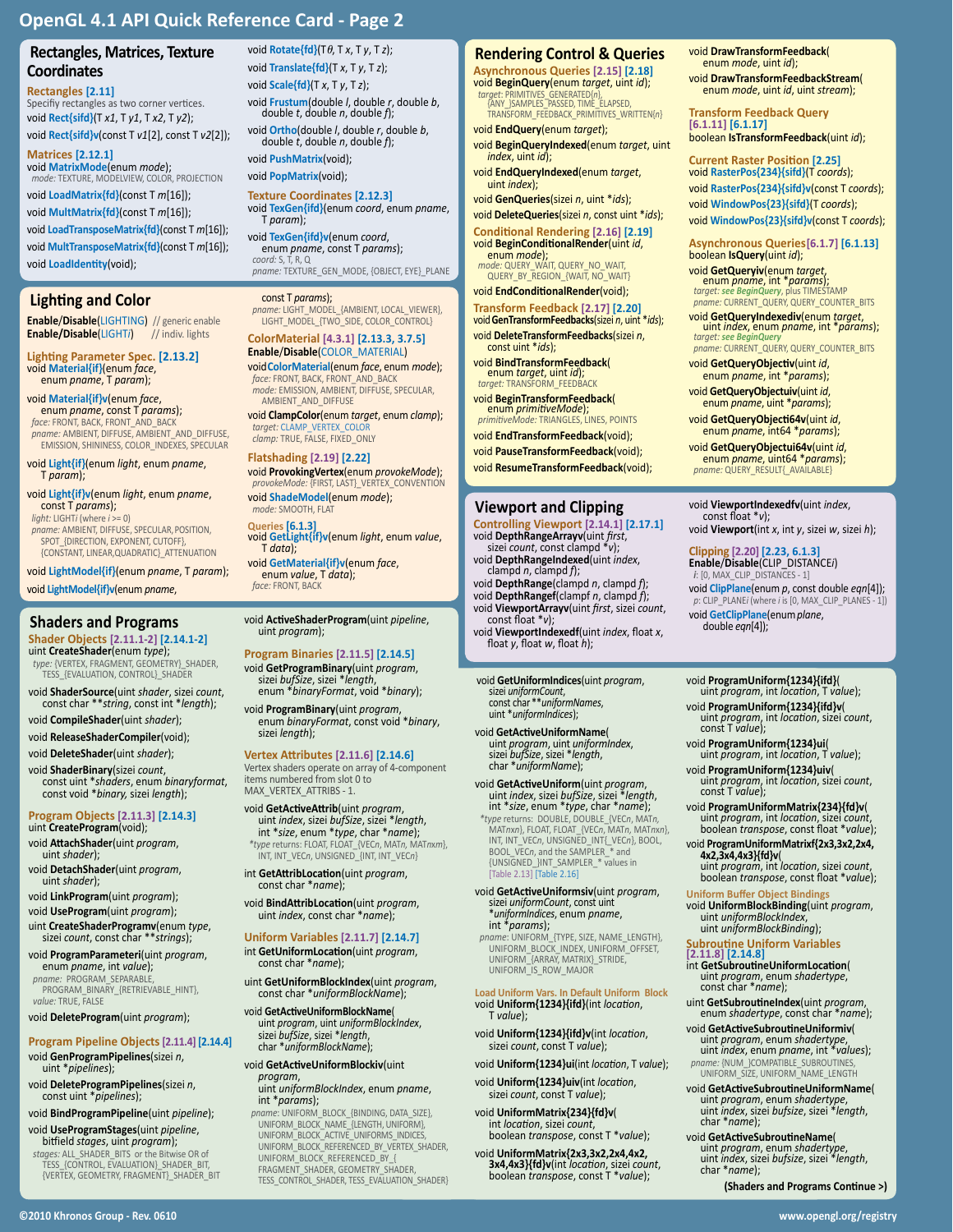### **Shaders and Programs (cont.)**

void **UniformSubroutinesuiv**(enum *shadertype*, sizei *count*, const uint \**indices*);

# **Varying Variables [2.11.10] [2.14.10]** void **TransformFeedbackVaryings**(

uint *program*, sizei *count*, const char \*\**varyings*, enum *bufferMode*); *bufferMode*: {INTERLEAVED, SEPARATE}\_ATTRIBS

void **GetTransformFeedbackVarying**<br>
uint *program*, uint *index*, sizei bufSize,<br>
sizei \*length, sizei \*size, enum \*type,<br>
char \*name);<br>
\*type returns NONE, FLOAT{\_VECn}, OOUBLE{\_VECn},<br>
{UNSIGNED\_NNT, {UNSIGNED\_INT\_VECn,

# **Shader Execution [2.11.11] [2.14.11]** void **ValidateProgram**(uint *program*);

void **ValidateProgramPipeline**( uint *pipeline*);

# **Tessellation Control Shaders [2.12.1] [2.15.1]** void **PatchParameterfv**(enum *pname*, const float \**values*);

*pname*: PATCH\_DEFAULT\_{INNER, OUTER}\_LEVEL

# **Fragment Shaders [3.9.2] [3.12.2]**

void **BindFragDataLocation**(uint *program*, uint *colorNumber*, const char \**name*); void **BindFragDataLocationIndexed**(

uint *index*, const char \**name*);

## **Rasterization [3]**

**Enable**/**Disable**(*target*) *target:* RASTERIZER\_DISCARD, MULTISAMPLE, SAMPLE\_SHADING

**Multisampling [3.3.1]** Use to antialias points, lines, polygons,<br>bitmaps, and images.

void **GetMultisamplefv**(enum *pname*, uint *index*, float \**val*); *pname:* SAMPLE\_POSITION

### void **MinSampleShading**(clampf *value*);

#### **Points [3.4]**

void **PointSize**(float *size*);

- void **PointParameter{if}**(enum *pname*, T *param*);
- void **PointParameter{if}v**(enum *pname*, const T *params*); *pname:* POINT\_SIZE\_MIN, POINT\_SIZE\_MAX, POINT\_DISTANCE\_ATTENUATION, POINT\_FADE\_THRESHOLD\_SIZE,
- POINT\_SPRITE\_COORD\_ORIGIN *param, params*: LOWER\_LEFT, UPPER\_LEFT, pointer to point fade threshold

**Enable/Disable** (*target*) *target:* VERTEX\_PROGRAM\_POINT\_SIZE, POINT\_SMOOTH, POINT\_SPRITE.

#### **Line Segments [3.5]** void **LineWidth**(float *width*); **Enable**/**Disable**(LINE\_SMOOTH)

**Other Line Seg. Features [3.5.2]** void **LineStipple**(int *factor*, ushort *pattern*);

**Enable/Disable**(LINE\_STIPPLE) void **GetIntegerv**(LINE\_STIPPLE\_PATTERN);

#### **Polygons [3.6]**

**Enable/Disable**(*target*) *target:* POLYGON\_STIPPLE, POLYGON\_SMOOTH, CULL\_FACE

void **FrontFace**(enum *dir*); *dir:* CCW, CW

void **CullFace**(enum *mode*); *mode:* FRONT, BACK, FRONT\_AND\_BACK

**Stippling [3.6.2]** void **PolygonStipple**(const ubyte \**pattern*); void **GetPolygonStipple**(void \**pattern*);

#### **Polygon Rasterization & Depth Offset [3.6.3 - 3.6.4] [3.6.4 - 3.6.5]**

void **PolygonMode**(enum *face*, enum *mode*); *face:* FRONT, BACK, FRONT\_AND\_BACK *mode*: POINT, LINE, FILL

void **PolygonOffset**(float *factor*, float *units*);

**Enable**/**Disable**(*target*) *target:* POLYGON\_OFFSET\_{POINT, LINE, FILL} int **GetFragDataLocation**(uint *program*, const char \**name*);

int **GetFragDataIndex**(uint *program*, const char \**name*);

### **Shader and Program Queries Shader Queries [6.1.12] [6.1.18]**

boolean **IsShader**(uint *shader*);

# void **GetShaderiv**(uint *shader*, enum *pname*, int \**params*); *pname:* SHADER\_TYPE, {GEOMETRY, VERTEX}\_SHADER,

TESS\_{CONTROL, EVALUATION}\_SHADER, FRAGMENT\_SHADER, {DELETE, COMPILE}\_STATUS, INFO\_LOG\_LENGTH, SHADER\_SOURCE\_LENGTH

void **GetShaderInfoLog**(uint *shader*, sizei *bufSize*, sizei \**length*, char \**infoLog*);

void **GetShaderSource**(uint *shader*, sizei *bufSize*, sizei \**length*, char \**source*);

void **GetShaderPrecisionFormat**( enum *shadertype,* enum *precisiontype,*<br>int \**range*, int \**precision*);<br>*shadertype:* {VERTEX, FRAGMENT}\_SHADER<br>*precisiontype:* LOW\_{FLOAT, INT}, MEDIUM\_{FLOAT, INT}, HIGH\_{FLOAT, INT}

void **GetProgramStageiv**(uint program, enum *shadertype*, enum *pname*, int \**values*);

*pname:* ACTIVE\_SUBROUTINES, ACTIVE\_SUBROUTINE\_{UNIFORMS, MAX\_LENGTH}, ACTIVE\_SUBROUTINE\_UNIFORM\_LOCATIONS, ACTIVE\_SUBROUTINE\_UNIFORM\_MAX\_LENGTH

#### **Pixel Storage Modes [3.7.1]** void **PixelStore{if}**(enum *pname*, T *param*);

*pname:* {UN}PACK\_*x* (where *x* may be SWAP\_BYTES, LSB\_FIRST, ROW\_LENGTH, SKIP\_{PIXELS, ROWS}, ALIGNMENT, IMAGE\_HEIGHT, SKIP\_IMAGES)

#### **Pixel Transfer Modes [3.7.3, 6.1.3]** void **PixelTransfer{if}**(enum *param*, T *value*);

*param:* MAP\_{COLOR, STENCIL}, INDEX\_{SHIFT, OFFSET}, *x*\_ {SCALE, BIAS}, DEPTH\_{SCALE, BIAS},

POST\_CONVOLUTION\_*x*\_{SCALE, BIAS}, POST\_COLOR\_MATRIX\_*x*\_{SCALE, BIAS}, (where *x* is RED, GREEN, BLUE, or ALPHA) [Table 3.2]

**void PixelMap{ui us f}v(enum** *map***, sizei** *size,***<br>** *const T values);***<br>** *map:* **PIXEL\_MAP\_x TO\_x (where x may be<br>
{I,S,R,G,B,A}), PIXEL\_MAP\_I\_TO\_{R,G,B,A}<br>
[Table 3.3]** 

# void **GetPixelMap{ui us f}v**(enum *map*, T *data*);

# *map: see PixelMap{ui us f}v*

**Color Table Specification [3.7.3]** value Color Table (enum *target*, enum *internalformat*, sizei *width*, enum *format*, enum *type*,

# *target:* {PROXY\_}COLOR\_TABLE, {PROXY\_}POST\_CONVOLUTION\_COLOR\_TABLE, {PROXY\_}POST\_COLOR\_MATRIX\_COLOR\_TABLE *internalformat:* The formats in [Table 3.16] or [Tables 3.17-3.19] except RED, RG,

DEPTH\_{COMPONENT, STENCIL} base and sized internal formats in those tables, all sized internal formats with non-fixed internal data types as discussed in [3.9], and RGB9\_E5. *format:* RED, GREEN, BLUE, ALPHA, RG, RGB, RGBA,

BGRA, LUMINANCE, LUMINANCE\_ALPHA *type: see DrawPixels*

### **Enable/Disable**(

POST\_COLOR\_MATRIX\_COLOR\_TABLE)

void **ColorTableParameter{if}v**(enum *target*, enum *pname*, const T *params*); *target:* POST\_COLOR\_MATRIX\_COLOR\_TABLE, target: POST\_COLOR\_MATRIX\_COLOR\_TA *pname:* COLOR\_TABLE\_SCALE, COLOR\_TABLE\_BIAS

**Alt. Color Table Specification Commands** void **CopyColorTable**(enum *target*, enum *internalformat*, int *x*, int *<sup>y</sup>*, sizei *width*);

void **ColorSubTable**(enum *target*, sizei *start*, sizei *count*, enum *format*, enum *type*, void \**data*);

void **CopyColorSubTable**(enum *target*, sizei *start*, int *x*, int *y*, sizei *count*); *target* and *pname*: *see ColorTableParameter{if}v*

**Color Table Query [6.1.8]** void **GetColorTable**(enum *target*, enum *format*, enum *type*, void \**table*); *target: see ColorTableParameter{if}v*

*(more parameters )*

#### **Program Queries [6.1.12] [6.1.18]** void **GetAttachedShaders**(uint *program*, sizei

*maxCount*, sizei \**count*, uint \**shaders*);

### void **GetVertexAttrib{d f i}v**(uint *index*, enum *pname*, T \**params*); *pname:* VERTEX\_ATTRIB\_ARRAY\_BUFFER\_BINDING, VERTEX\_ATTRIB\_ARRAY\_ENABLED,

VERTEX\_ATTRIB\_ARRAY\_ SIZE, VERTEX\_ATTRIB\_ARRAY\_ STRIDE, VERTEX\_ATTRIB\_ARRAY\_ TYPE, VERTEX\_ATTRIB\_ARRAY\_ NORMALIZED, VERTEX\_ATTRIB\_ARRAY\_ DIVISOR, VERTEX\_ATTRIB\_ARRAY\_ INTEGER, CURRENT\_VERTEX\_ATTRIB

void **GetVertexAttribl{i ui}v**(uint *index*, enum *pname*, T \**params*); *pname: see GetVertexAttrib{d f i}v*

void **GetVertexAttribLdv**(uint *index*, enum *pname*, double \**params*); *pname: see GetVertexAttrib{d f i}v*

void **GetVertexAttribPointerv**(uint *index*, enum *pname*, void \*\**pointer*); *pname:* VERTEX\_ATTRIB\_ARRAY\_POINTER

void **GetUniform{f d i ui}v**(uint *program*, int *location*, T \**params*);

void **GetUniformSubroutineuiv**( enum *shadertype*, int *location*, uint \**params*);

### boolean **IsProgram**(uint *program*);

*format:* RED, GREEN, BLUE, ALPHA, RGB, RGBA, BGR, BGRA, LUMINANCE{\_ALPHA} *type:* UNSIGNED\_{BYTE, SHORT, INT}, BYTE, SHORT, INT, UNSIGNED\_BYTE\_3\_3\_2,<br>UNSIGNED\_BYTE\_2\_3\_3\_REV,<br>UNSIGNED\_SHORT\_4\_4\_4\_4{\_REV},<br>UNSIGNED\_SHORT\_4\_4\_4 4{\_REV},<br>UNSIGNED\_SHORT\_1\_5\_5\_5\_REV,<br>UNSIGNED\_SHORT\_1\_5\_5\_5\_REV, UNSIGNED\_INT\_8\_8\_8\_8{REV}, UNSIGNED\_INT\_10\_10\_10\_2, UNSIGNED\_INT\_2\_10\_10\_10\_REV

#### void **GetColorTableParameter{if}v**( enum *target*, enum *pname*, T *params*);

*target: see ColorTable pname:* COLOR\_TABLE\_*x* (where *x* may be SCALE, BIAS, FORMAT, COLOR\_TABLE\_WIDTH, RED\_SIZE, GREEN\_SIZE, BLUE\_SIZE, ALPHA\_SIZE, LUMINANCE\_SIZE, INTENSITY\_SIZE)

#### **Convolution Filter Specification [3.7.3] Enable/Disable**( POST\_CONVOLUTION\_COLOR\_TABLE)

void **ConvolutionFilter2D**(enum *target*, enum *internalformat*, sizei *width*, sizei *height*, enum *format*, enum *type*, const void \**data*); *target:* CONVOLUTION\_2D

*internalformat: see ColorTable format:* RED, GREEN, BLUE, ALPHA, RG, RGB, RGBA,

BGRA, LUMINANCE, LUMINANCE\_ALPHA *type:* BYTE, SHORT, INT, FLOAT, HALF\_FLOAT, UNSIGNED\_{BYTE, SHORT, INT}

void **ConvolutionFilter1D**(enum *target*, enum *internalformat*, sizei *width*, enum *format*, enum *type*, const void \**data*); *target:* CONVOLUTION\_1D

*internalformat, format*, *type*: *see ConvolutionFilter2D* void **ConvolutionParameter{if}v**(

enum *target*, enum *pname*, const T *params*); *target:* CONVOLUTION\_2D

pname: CONVOLUTION\_FILTER\_{SCALE, BIAS}<br>void SeparableFilter2D(enum target,<br>enum internalformat, sizei width,

void **SeparableFilter2D**(enum *target*, enum *internalformat*, sizei *width*, sizei *height*, enum *format*, enum *type*, const void \**row*, const void \**column*); *target:* SEPARABLE\_2D

*internalformat, format*, *type*: *see ConvolutionFilter2D*

**Alt. Convolution Filter Spec. Commands** void **CopyConvolutionFilter2D**(enum *target*, enum *internalformat*, int *x*, int *<sup>y</sup>*, sizei *width*, sizei *height*); *target:* CONVOLUTION\_2D *internalformat: see ConvolutionFilter2D*

void **CopyConvolutionFilter1D**(enum *target*, enum *internalformat*, int *x*, int *<sup>y</sup>*, sizei *width*); *target:* CONVOLUTION\_1D

*internalformat: see ConvolutionFilter2D*

**©2010 Khronos Group - Rev. 0610 www.opengl.org/registry** 

void **GetProgramiv**(uint *program*,<br>
enum *pname*, int \**params*);<br> *pname*: DELETE \_STATUS, INK \_STATUS,<br>
VALIDATE\_STATUS, INFO\_LOG\_LENGTH,<br>
ATTACHED\_SHADERS, ACTIVE\_ATTRIBUTES, ACTIVE\_UNIFORMS,<br>ACTIVE\_ATTRIBUTES\_MAX\_LENGTH,<br>ACTIVE\_UNIFORM\_MAX\_LENGTH,<br>TRANSFORM\_FEEDBACK\_BUFFER\_MODE, TRANSFORM\_FEEDBACK\_ VARYINGS,<br>ACTIVE\_UNIFORM\_BLOCKS,<br>TRANSFORM\_FEEDBACK\_VARYING\_MAX\_LENGTH, ACTIVE\_UNIFORM\_BLOCK\_MAX\_NAME\_LENGTH,<br>GEOMETRY\_VERTICES\_OUT,<br>GEOMETRY\_{INPUT, OUTPUT}\_TYPE, GEOMETRY\_SHADER\_INVOCATIONS, TESS\_CONTROL\_OUTPUT\_VERTICES, TESS\_GEN\_MODE, TESS\_GEN\_SPACING, TESS\_GEN\_VERTEX\_ORDER, TESS\_GEN\_POINT\_MODE, PROGRAM\_SEPARABLE

#### PROGRAM\_BINARY\_{LENGTH, RETRIEVABLE\_HINT} boolean **IsProgramPipeline**(uint *pipeline*);

void **GetProgramPipelineiv**(uint *pipeline*, enum *pname*, int \**params*);

void **GetProgramInfoLog**(uint *program*, sizei *bufSize*, sizei \**length*, char \**infoLog*);

void **GetProgramPipelineInfoLog**( uint *pipeline*, sizei *bufSize*, sizei \**length*, char \**infoLog*);

void **GetConvolutionFilter**(enum *target*, enum *format*, enum *type*, void \**image*); *target:* CONVOLUTION\_1D, CONVOLUTION\_2D

void **GetSeparableFilter**(enum *target*, enum *format*, enum *type*, void \**row*, void \**column*, void \**span*);

**Histogram Table Specification [3.7.3]** void **Histogram**(enum *target*, sizei *width*, enum *internalformat*, boolean *sink*); *target:* HISTOGRAM, PROXY\_HISTOGRAM *internalformat: see ColorTable* except 1, 2, 3, and 4

**Histogram Query [6.1.10]**

*format* and *type*: *see GetColorTable* void **ResetHistogram**(enum *target*); *target:* HISTOGRAM void **GetHistogramParameter{if}v**( enum *target*, enum *pname*, T *params*); *target:* HISTOGRAM, PROXY\_HISTOGRAM *pname:* HISTOGRAM\_*x* (where *x* may be FORMAT, WIDTH, {RED, GREEN, BLUE, ALPHA}\_SIZE,

LUMINANCE\_SIZE, SINK)

*target:* MINMAX

void \**values*); *target:* MINMAX

*target:* MINMAX

*target:* MINMAX

formats

**Minmax Table Specification [3.7.3] Enable/Disable**(MINMAX) void **Minmax**(enum *target*, enum *internalformat*, boolean *sink*);

**Minmax Query [6.1.11]**

*format* and *type*: *see GetColorTable* void **ResetMinmax**(enum *target*);

void **GetMinmaxParameter{if}v**(

*pname:* MINMAX\_FORMAT, MINMAX\_SINK

*internalformat: see ColorTable*, omitting the values 1, 2, 3, 4 and INTENSITY base and sized internal

void **GetMinmax**(enum *target*, boolean *reset*, enum *format*, enum *type*,

enum *target*, enum *pname*, T *params*);

**(Rasterization Continue >)**

void **GetHistogram**(enum *target*, boolean *reset*, enum *format*, enum *type*, void \**values*);

**Convolution Query [6.1.9]**

*target:* SEPARABLE\_2D *format* and *type*: *see GetColorTable* void **GetConvolutionParameter{if}v**( enum *target*, enum *pname*, T *params*); *target:* CONVOLUTION\_{1D, 2D}, SEPARABLE\_2D pname: {MAX\_}CONVOLUTION\_{WIDTH, HEIGHT}, CONVOLUTION\_*x* (where *x* may be FILTER\_BIAS, BORDER\_COLOR, BORDER\_MODE, FILTER\_SCALE,

FORMAT)

*target:* HISTOGRAM

*format* and *type*: *see GetColorTable*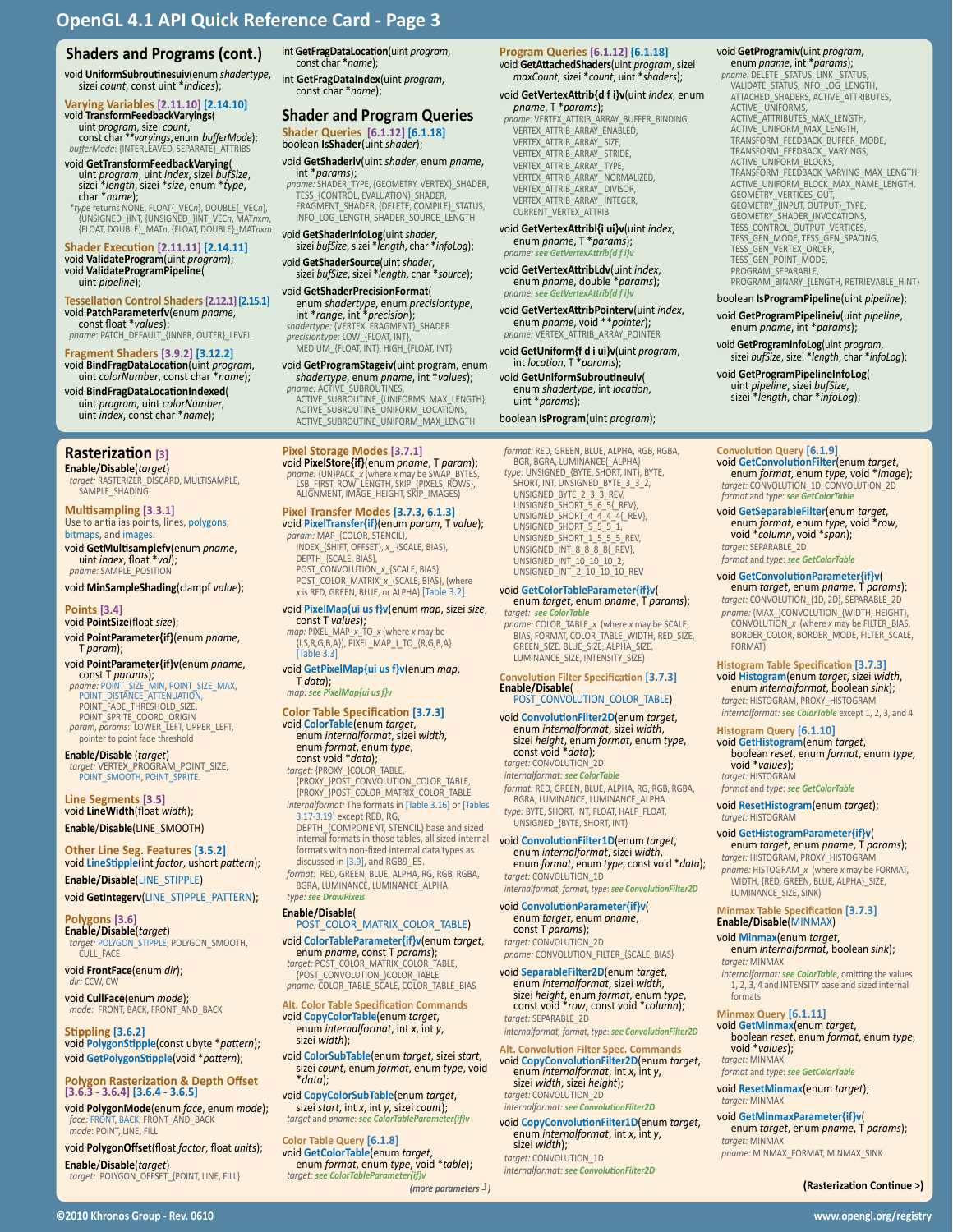### **Rasterization (continued)**

**Rasterization of Pixel Rectangles[4.3.1] [3.7.5]** void **DrawPixels**(sizei *width*, sizei *height*, enum *format*, enum *type*, const void \**data*);

*format:* {COLOR|STENCIL}\_INDEX, RED, GREEN, BLUE, DEPTH\_{COMPONENT, STENCIL}, ALPHA, RG, RGB, RGBA, BGR, BGRA, LUMINANCE{\_ALPHA} (\*\_INTEGER formats from {Table 3.6} not supported)

*type*: BITMAP, BYTE, SHORT, INT, FLOAT, HALF\_FLOAT, UNSIGNED\_{BYTE, SHORT, INT}, or value from [Table 3.5]

void **ClampColor**(enum *target*, enum *clamp*); *target:* CLAMP\_{READ,FRAGMENT, VERTEX}\_COLOR *clamp:* TRUE, FALSE, FIXED\_ONLY

void **PixelZoom**(float *zx*, float *zy*);

**Pixel Transfer Operations [3.7.6]** void **ConvolutionParameter{if}**( enum *target*, enum *pname*, T *param*);

*target:* CONVOLUTION\_{1D, 2D}, SEPARABLE\_2D *pname:* CONVOLUTION\_BORDER\_MODE *param:* REDUCE, {CONSTANT, REPLICATE\_}BORDER

**Bitmaps [3.8]**

void **Bitmap**(sizei *w*, sizei *h*, float *xb0*, float *yb0*, float *xbi*, float *ybi*, const ubyte \**data*);

#### **Whole Framebuffer**

**Selecting a Buffer for Writing [4.2.1]** void **DrawBuffer**(enum *buf*);

*buf:* NONE, FRONT{\_LEFT, \_RIGHT}, LEFT, RIGHT, BACK{\_LEFT, \_RIGHT}, FRONT\_AND\_BACK, COLOR\_ATTACHMENT*i* (*i* = [0, MAX\_COLOR\_ ATTACHMENTS - 1 ]), AUX*i* (*i* =[0, AUX\_BUFFERS - 1 ])

void **DrawBuffers**(sizei *n*, const enum \**bufs*);

*bufs:* NONE, FRONT\_{LEFT, RIGHT}, BACK\_LEFT, BACK\_RIGHT, COLOR\_ATTACHMENT*i* (*i* = [0, MAX\_COLOR\_ATTACHMENTS - 1 ]), AUX*i* (*i* =  $[0, AUX$  BUFFERS - 1 ])

**Fine Control of Buffer Updates [4.2.2]** void **IndexMask**(uint *mask*);

- void **ColorMask**(boolean *r*, boolean *<sup>g</sup>*, boolean *<sup>b</sup>*, boolean *a*);
- boolean *g*, boolean *b*, boolean *a*);

void **DepthMask**(boolean *mask*);

- void **StencilMask**(uint *mask*);
- void **StencilMaskSeparate**(enum *face*, uint *mask*); *face:* FRONT, BACK, FRONT\_AND\_BACK

**Clearing the Buffers [4.2.3]**

#### void **Clear**(bitfield *buf*);

buf: Bitwise OR of ACCUM BUFFER BIT {COLOR, DEPTH, STENCIL}\_BUFFER\_BIT,

void **ClearColor**(clampf *r*, clampf *<sup>g</sup>*, clampf *<sup>b</sup>*, clampf *a*);

void **ClearIndex**(float *index*);

void **ClearDepth**(clampd *d*);

void **ClearDepthf**(clampf *d*);

void **ClearStencil**(int *s*);

void **ClearAccum**(float *r*, float *g*, float *b*, float *a*); void **ClearBuffer{if ui}v**(enum *buffer*, int *drawbuffer*, const T \**value*)

*buffer:* COLOR, DEPTH, STENCIL

void **ClearBufferfi**(enum *buffer*, int *drawbuffer*, float *depth*, int *stencil*); *buffer:* **DEPTH\_STENCIL** *drawbuffer***: 0** 

**Accumulation Buffer [4.2.4]** void **Accum**(enum *op*, float *value*); *op:* **ACCUM, LOAD, RETURN, MULT, ADD.**

# **Color Sum, Fog, and Hints**

**Color Sum [3.10] Enable/Disable**(COLOR\_SUM)

**Fog [3.11] Enable/Disable**(FOG)

void **Fog{if}**(enum *pname*, T *param*);

void **Fog{if}v**(enum *pname*, T *params*); *pname:* FOG\_MODE, FOG\_COORD\_SRC, FOG\_DENSITY, FOG\_START, FOG\_END, FOG\_COLOR, FOG\_INDEX

**Hints [5.4] [5.8]**

void **Hint**(enum *target*, enum *hint*); *target:* FRAGMENT\_SHADER\_DERIVATIVE\_HINT, TEXTURE\_COMPRESSION\_HINT, PERSPECTIVE\_CORRECTION\_HINT, {LINE, POLYGON,POINT}\_SMOOTH\_HINT, FOG\_HINT, GENERATE\_MIPMAP\_HINT *hint:* FASTEST, NICEST, DONT\_CARE

# **Texturing [3.8] [3.9]**

void **ActiveTexture**(enum *texture*); *texture:* TEXTURE*i* (where *i* is [0, max(MAX\_TEXTURE\_COORDS, MAX\_COMBINED\_TEXTURE\_IMAGE\_UNITS)-1])

**Texture Objects [3.8.1] [3.9.1]** void **BindTexture**(enum *target*, uint *texture*);

*target:* TEXTURE\_{1, 2}D{\_ARRAY}, TEXTURE\_{3D, RECTANGLE, BUFFER}, TEXTURE\_CUBE\_MAP{\_ARRAY}, TEXTURE\_2D\_MULTISAMPLE{\_ARRAY}

void **DeleteTextures**(sizei *<sup>n</sup>*, const uint \**textures*);

void **GenTextures**(sizei *n*, uint \**textures*);

boolean **AreTexturesResident**(sizei *<sup>n</sup>*, uint \**textures*, boolean \**residences*);

void **PrioritizeTextures**(sizei *<sup>n</sup>*, uint \**textures*, const clampf \**priorities*);

**Sampler Objects [3.8.2] [3.9.2]** void **GenSamplers**(sizei *count*, uint \**samplers*);

void **BindSampler**(uint *unit*, uint *sampler*);

void **SamplerParameter{if}v**(uint *sampler*, enum *pname*, const T *param*);

void **SamplerParameterI{u ui}v**(uint *sampler*, enum *pname*, const T \**params*);

- *pname:* TEXTURE\_WRAP\_{S, T, R}, TEXTURE\_{MIN, MAG}\_{FILTER, LOD}, TEXTURE\_BORDER\_COLOR, TEXTURE\_LOD\_BIAS, TEXTURE\_COMPARE\_{MODE, FUNC}
- void **DeleteSamplers**(sizei *count*, const uint \**samplers*);

**Texture Image Spec. [3.8.3] [3.9.3]**

int internalformat, sizei width, sizei height,<br>sizei depth, int border, enum format,<br>enum type, const void \*data); *target:* {PROXY\_}TEXTURE\_{3D, 2D\_ARRAY}, {PROXY\_}TEXTURE\_CUBE\_MAP\_ARRAY *internalformat:* ALPHA, DEPTH\_COMPONENT, DEPTH\_STENCIL, LUMINANCE{\_ALPHA}, RED, INTENSITY, RG, RGB, RGBA; or a sized internal format from [Tables 3.12-3.13] [Tables 3.17-3.19]; COMPRESSED\_{SIGNED\_}{RED\_RGTC1,RG\_RGTC2},

or a generic comp. format in [Table 3.14] [Table 3.20] *format:* COLOR\_INDEX, DEPTH\_{COMPONENT, STENCIL}, RED, GREEN, BLUE, ALPHA, RG, RGB, RGBA, BGR, BGRA, LUMINANCE{\_ALPHA}, {RED, GREEN, BLUE, ALPHA}\_INTEGER, {RG, RGB, RGBA, BGR}\_INTEGER, BGRA\_INTEGER [Table 3.3] [Table 3.6]

*type:* BITMAP, {UNSIGNED\_}BYTE, {UNSIGNED\_}SHORT, {UNSIGNED\_}INT, {HALF\_}FLOAT, or a value from [Table 3.2] [Table 3.5]

void **TexImage2D**(enum *target*, int *level*, int *internalformat*, sizei *width*, sizei *height*, int *border*, enum *format*, enum *type*, const void \**data*);

*target:* {PROXY\_}TEXTURE\_{2D, RECTANGLE,CUBE\_MAP}, FROXY TEXTURE 1D ARRAY, TEXTURE\_CUBE\_MAP\_{POSITIVE, NEGATIVE}\_{X, Y, Z}, *internalformat, format,* and *type*: *see TexImage3D*

void **TexImage1D**(enum *target*, int *level*, int *internalformat*, sizei *width*, int *border*, enum *format*, enum *type*, const void \**data*);

*target:* TEXTURE\_1D, PROXY\_TEXTURE\_1D *type, internalformat,* and *format: see TexImage3D*

# **Alternate Texture Image Spec. [3.8.4] [3.9.4]**

- void **CopyTexImage2D**(enum *target*, int *level*, enum *internalformat*, int *<sup>x</sup>*, int *<sup>y</sup>*, sizei *width*, sizei *height*, int *border*); *target:* TEXTURE\_{2D, RECTANGLE, 1D\_ARRAY}, TEXTURE\_CUBE\_MAP\_{POSITIVE, NEGATIVE}\_{X, Y, Z}
- *internalformat: see TexImage2D*, except 1, 2, 3, 4
- void **CopyTexImage1D**(enum *target*, int *level*, enum *internalformat*, int *<sup>x</sup>*, int *<sup>y</sup>*, sizei *width*, int *border*); *target:* TEXTURE\_1D *internalformat: see TexImage1D*, except 1, 2, 3, 4

void TexSubImage3D(enum target, int level,<br>int xoffset, int yoffset, int zoffset,<br>sizei width, sizei height, sizei depth,<br>enum format, enum type, const void \*data);

**©2010 Khronos Group - Rev. 0610 www.opengl.org/registry** 

*target:* TEXTURE\_3D, TEXTURE\_2D\_ARRAY, TEXTURE\_CUBE\_MAP\_ARRAY *format* and *type*: *see TexImage3D*

void **TexSubImage2D**(enum *target*, int *level*, int *xoffset*, int *yoffset*, sizei *width*, sizei *height*, enum *format*, enum *type*, const void \**data*); *target: see CopyTexImage2D*

*format* and *type*: *see TexImage2D*

void **TexSubImage1D**(enum *target*, int *level*, int *xoffset*, sizei *width*, enum *format*, enum *type*, const void \**data*); *target:* TEXTURE\_1D *format, type*: *see TexImage1D*

void **CopyTexSubImage3D**(enum *target*, int *level*, int *xoffset*, int *yoffset*, int *zoffset*, int *x*, int *y*, sizei *width*, sizei *height*); *target: see TexSubImage3D*

void **CopyTexSubImage2D**(enum *target*, int *level*, int *xoffset*, int *yoffset*, int *<sup>x</sup>*, int *<sup>y</sup>*, sizei *width*, sizei *height*); *target:* TEXTURE\_2D, TEXTURE\_1D\_ARRAY,

TEXTURE\_RECTANGLE,<br>TEXTURE\_CUBE\_MAP\_{POSITIVE, NEGATIVE}\_{X, Y, Z}

void **CopyTexSubImage1D**(enum *target*, int *level*, int *xoffset*, int *x*, int *y*, sizei *width*); *target:* TEXTURE\_1D

- **Compressed Texture Images [3.8.5] [3.9.5]** void **CompressedTexImage3D**(enum *target,*<br>int *level,* enum *internalformat, sizei width,*<br>sizei *height, sizei depth, int border,*<br>sizei *imageSize,* const void \*data);<br>*target: see TexImage3D*<br>*internalformat:* COMPRESS
- COMPRESSED\_RG\_RGTC2\_RG COMPRESSED\_SIGNED\_RG\_RGTC2

void **CompressedTexImage2D**(enum *target*, int *level*, enum *internalformat*, sizei *width*, sizei *height*, int *border*, sizei *imageSize*, const void \**data*);

*target: see TexImage2D*, omitting compressed rectangular texture formats *internalformat: see CompressedTexImage3D*

void **CompressedTexImage1D**(enum target,<br>int level, enum internalformat,<br>sizei width, int border, sizei imageSize,<br>const void \*data);<br>target: TEXTURE\_1D, PROXY\_TEXTURE\_1D

*internalformat:* values are implementation-dependent

void **CompressedTexSubImage3D**<br>
enum *target*, int *level*, int *xoffset*,<br>
int *yoffset*, int *zoffset*, sizei *width*,<br>
sizei *height*, sizei *depth*, enum *format*,<br>
sizei *imageSize*, const void \*data); *target: see TexSubImage3D format: see internalformat for CompressedTexImage3D*

- void **CompressedTexSubImage2D**( enum *target*, int *level*, int *xoffset*, int *yoffset*, sizei *width*, sizei *height*, enum *format*, sizei *imageSize*, cont void \**data*); *target: see TexSubImage2D format: see TexImage2D*
- void **CompressedTexSubImage1D**( enum *target*, int *level*, int *xoffset*, sizei *width*, enum *format*, sizei *imageSize*, const void \**data*); *target: see TexSubImage1D format: see TexImage1D*

**Multisample Textures [3.8.6] [3.9.6]**<br>void **Teximage3DMultisample**(enum *target,*<br>sizei *samples,* int *internalformat,*<br>sizei *width,* sizei *height, sizei depth,*<br>boolean *fixedsamplelocations*);

*target:* {PROXY\_}TEXTURE\_2D\_MULTISAMPLE\_ARRAY *internalformat:* ALPHA, RED, RG, RGB, RGBA, DEPTH\_{COMPONENT, STENCIL}, STENCIL\_INDEX, or sized internal formats corresponding to these base formats

void **TexImage2DMultisample**(enum *target*, sizei *samples*, int *internalformat*, sizei *width*, sizei *height*, boolean *fixedsamplelocations*); *target:* {PROXY\_}TEXTURE\_2D\_MULTISAMPLE *internalformat: see TexImage3DMultisample*

**Buffer Textures [3.8.7] [3.9.7]** void **TexBuffer**(enum *target*, enum *internalformat*, uint *buffer*);

*(see parameters ) (see parameters )*

*target:* TEXTURE\_BUFFER

*internalformat:* R8{I,UI}, R16{F, I, UI}, R32{F, I, UI}, RG8{I, UI}, RG16{F, I, UI}, RG32{F, I, UI}, RGB32{F, I, UI}, RGBA8{I, UI}, RGBA16{F, I, UI}, RGBA32{F, I, UI}

# **Texture Parameters [3.8.8] [3.9.8]** void **TexParameter{if}**(enum *target*, enum *pname*, T *param*);

void **TexParameter{if}v**(enum *target*, enum *pname*, const T \**params*);

# void **TexParameterI{i ui}v**(enum *target*, enum *pname*, const T \**params*);

[Table 3.22]

**Enable/Disable**(

POINT\_SPRITE

*coord:* S, T, R, Q

*target:* TEXTURE\_{1D,2D,3D}, TEXTURE\_{1D,2D}\_ARRAY, TEXTURE\_RECTANGLE, TEXTURE\_CUBE\_MAP{\_ARRAY}

*pname:* TEXTURE\_WRAP\_{S, T, R}, TEXTURE\_PRIORITY, TEXTURE\_{MIN, MAG}\_FILTER, TEXTURE\_LOD\_BIAS, TEXTURE\_BORDER\_COLOR, DEPTH\_TEXTURE\_MODE, TEXTURE\_{MIN, MAX}\_LOD, GENERATE\_MIPMAP, TEXTURE\_SWIZZLE\_{R, G, B, A, RGBA}, TEXTURE\_{BASE, MAX}\_LEVELS, TEXTURE\_COMPARE\_{MODE, FUNC} [Table 3.16]

**Cube Map Texture Select [3.8.10][3.9.10]**

**Texture Environments & Functions [3.9.16]** void **TexEnv{if}**(enum *target*, enum *pname*, T *param*);

*pname*: TEXTURE\_LOD\_BIAS, TEXTURE\_ENV\_MODE, TEXTURE\_ENV\_COLOR, COMBINE\_{RGB, ALPHA}, {RGB, ALPHA}\_SCALE, COORD\_REPLACE, SRC*n*\_RGB, SRC*n*\_ALPHA, OPERAND*n*\_RGB, OPERAND*n*\_ALPHA (where *n* is [0, 1, 2]) **Texture Application [3.9.20] Enable/Disable**(*param*)

*param:* TEXTURE\_{1D, 2D, 3D}, TEXTURE\_CUBE\_MAP

void **GetTexEnv{if}v**(enum *env*, enum *value*, T *data*); *env:* POINT\_SPRITE, TEXTURE\_{ENV,FILTER\_CONTROL}

**Enumerated Queries [6.1.3]**

void **GetTexGen{ifd}v**(enum *coord*, enum *value*, T *data*);

void **GetTexParameter{if}v**(enum *target*, enum *value*, T *data*);

**void GetTexParameterI{i ui}v(enum target,<br>
enum value, T data);<br>
target: TEXTURE (10, 20, 30,RECTANGLE),<br>
TEXTURE (10, 20) ARRAY,<br>
TEXTURE (10, 20) ARRAY,<br>
TEXTURE (IESIDENT, PRIORITY),<br>
DEPTH\_TEXTURE (IESIDENT, PRIORITY)** 

{PROXY\_}TEXTURE\_{1D, 2D}\_ARRAY,<br>{PROXY\_}TEXTURE\_CUBE\_MAP\_ARRAY,<br>{PROXY\_}TEXTURE\_RECTANGLE,<br>TEXTURE\_CUBE\_MAP\_{POSITIVE, NEGATIVE}\_{X, Y, Z},<br>TEXTURE\_2D\_MULTISAMPLE{\_ARRAY},

PROXY\_TEXTURE\_2D\_MULTISAMPLE, PROXY\_TEXTURE\_2D\_MULTISAMPLE{\_ARRAY}

*value:* TEXTURE\_{WIDTH, HEIGHT, DEPTH}, TEXTURE\_{BORDER, COMPONENTS, SAMPLES}, TEXTURE\_FIXED\_SAMPLE\_LOCATIONS, TEXTURE\_{INTERNAL\_FORMAT, SHARED\_SIZE},

TEXTURE\_COMPRESSED{\_IMAGE\_SIZE},<br>TEXTURE\_BUFFER\_DATA\_STORE\_BINDING,<br>TEXTURE\_x\_{SIZE, TYPE} (where x can be RED,<br>GREEN, BLUE, ALPHA, LUMINANCE, INTENSITY,

**(Texturing Continue >)**

DEPTH, STENCIL)

void **GetTexLevelParameter{if}v**( enum *target*, int *lod*, enum *value*, T *data*); *target:* {PROXY\_}TEXTURE\_{1D, 2D, 3D}, TEXTURE\_BUFFER, PROXY\_TEXTURE\_CUBE\_MAP,

**TEXTURE\_CUBE\_MAP\_SEAMLESS) Texture Minification [3.8.11] [3.9.11]** void **GenerateMipmap**(enum *target*); *target:* TEXTURE\_{1D, 2D, 3D}, TEXTURE\_{1D, 2D}\_ARRAY,

TEXTURE\_CUBE\_MAP{\_ARRAY}

void **TexEnv{if}v**(enum *target*, enum *pname*, const T *params*); *target*: TEXTURE\_{FILTER\_CONTROL, ENV},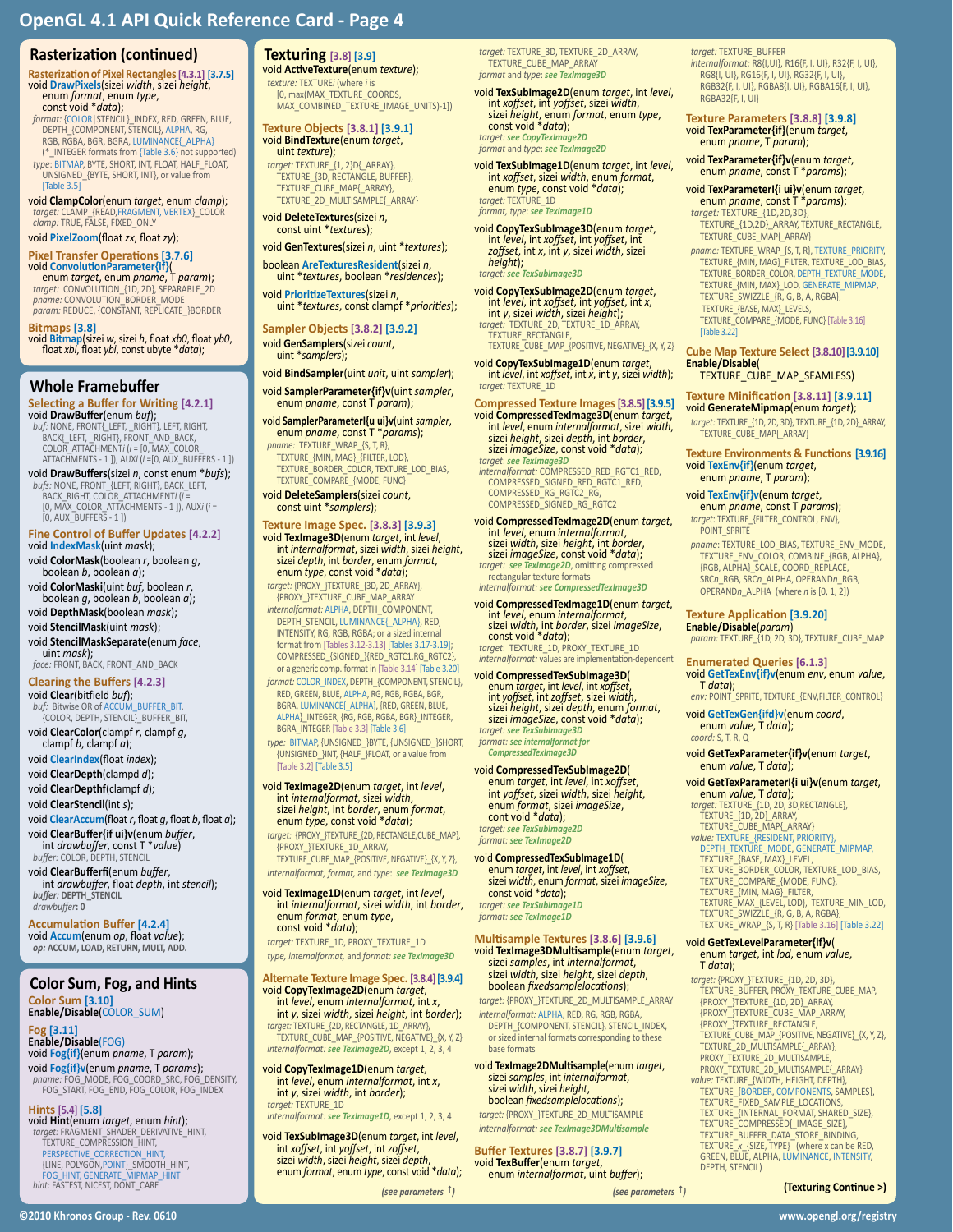# **Texturing (continued)**

**Texture Queries [6.1.4]**<br>void GetTexImage(enum tex, int lod, void **GetTexImage**(enum *tex*, int *lod*, enum *format*, enum *type*, void \**img*); *tex:* TEXTURE\_{1, 2}D{\_ARRAY}, TEXTURE\_3D, TEXTURE\_RECTANGLE,<br>TEXTURE\_CUBE\_MAP\_ARRAY,<br>TEXTURE\_CUBE\_MAP\_POSITIVE\_{X, Y, Z}, TEXTURE\_CUBE\_MAP\_NEGATIVE\_{X, Y, Z} *format: see TexImage3D*

*type:* BITMAP, {UNSIGNED\_}BYTE, UNSIGNED\_{SHORT}, {UNSIGNED\_}INT, {HALF\_}FLOAT, or value from [Table 3.2] [Table 3.5]

void **GetCompressedTexImage**( enum *target*, int *lod*, void \**img*); *target: see "tex" for GetTexImage*

boolean **IsTexture**(uint *texture*);

**Sampler Queries [6.1.5]**

boolean **IsSampler**(uint *sampler*);

void **GetSamplerParameter{if}v**( uint *sampler*, enum *pname*, T \**params*);

void **GetSamplerParameterI{i ui}v**( uint *sampler*, enum *pname*, T \**params*);

*pname:* TEXTURE\_WRAP\_{S, T, R}, TEXTURE\_{MIN, MAG}\_FILTER, TEXTURE\_BORDER\_COLOR, TEXTURE\_LOD\_BIAS, TEXTURE\_{MIN, MAX}\_LOD, TEXTURE\_COMPARE\_{MODE, FUNC}

# **Framebuffer Objects**

**Binding and Managing [4.4.1]** void **BindFramebuffer**(enum *target*, **uint framebuffer);**<br>target: {DRAW, READ\_}FRAMEBUFFER

void **DeleteFramebuffers**(sizei *<sup>n</sup>*, const uint \**framebuffers*);

void **GenFramebuffers**(sizei *n*, uint \**ids*);

#### **Attaching Images [4.4.2] Renderbuffer Objects**

void **BindRenderbuffer**(enum *target*, uint *renderbuffer*); *target:* RENDERBUFFER

void **DeleteRenderbuffers**(sizei *<sup>n</sup>*, const uint \**renderbuffers*);

void **GenRenderbuffers**(sizei *<sup>n</sup>*, uint \**renderbuffers*);

void **RenderbufferStorageMultisample**( enum *target*, sizei *samples*, enum *internalformat*, sizei *width*, sizei *height*); *(parameters )*

## **Special Functions**

#### **Evaluators [5.1]**

Evaluators provide a means to use a polynomial or rational polynomial mapping to produce vertex, normal, and texture coordinates, and colors. Transformations, lighting, primitive assembly, rasterization, and per-pixel operations are not affected.

void Map1{fd}{enum *target,* T *u1,* T *u2,*<br>int *stride,* int *order,* T *points*);<br>*target:* MAP1\_VERTEX\_{3,4}, MAP1\_{INDEX, NORMAL},<br>MAP1\_COLOR\_4, MAP1\_TEXTURE\_COORD\_{1,2,3,4}

void **Map2{fd}**(enum *target*, T *u1*, T *u2*, int *ustride*, int *uorder*, T *v1*, T *v2*, int *vstride*, int *vorder*, const T *points*);

*target: see Map1*, except replace MAP1 with MAP2

#### void **EvalCoord{12}{fd}**(T *arg*);

void **EvalCoord{12}{fd}v**(const T *arg*);

void **MapGrid1{fd}**(int *n*, T *u1*, T *u2*);

void **MapGrid2{fd}**(int *nu*, T *u1*, T *u2*, int *nv*, T *v1*, T *v2*);

void **EvalMesh1**(enum *mode*, int *p1*, int *p2*); *mode:* POINT, LINE

void **EvalMesh2**(enum *mode*, int *p1*, int *p2*, int *q1*, int *q2*); *mode:* FILL, POINT, LINE

void **EvalPoint1**(int *p*);

void **EvalPoint2**(int *p*, int *q*);

# **Per-Fragment Operations**

**Scissor Test [4.1.2] Enable**/**Disable**(SCISSOR\_TEST) **Enablei**/**Disablei**(SCISSOR\_TEST, uint *index*) void **ScissorArrayv**(uint *first*, sizei *count*, const int \**<sup>v</sup>*);

void **ScissorIndexed**(uint *index*, int *left*, int *bottom*, sizei *width*, sizei *height*); void **ScissorIndexedv**(uint *index*, int \**v*);

void **Scissor**(int *left*, int *bottom*, sizei *width*, sizei *height*);

# **Multisample Fragment Operations [4.1.3]**

**Enable**/**Disable**(*target*) *target:* SAMPLE\_ALPHA\_TO\_{COVERAGE, ONE}, SAMPLE\_{COVERAGE, MASK}, MULTISAMPLE

void **SampleCoverage**(clampf *value*, boolean *invert*);

void **SampleMaski**(uint *maskNumber*, bitfield *mask*);

**Alpha Test [4.1.4] Enable**/**Disable**(ALPHA\_TEST)

void **AlphaFunc**(enum *func*, clampf *ref*); *func:* NEVER, ALWAYS, LESS,LEQUAL, EQUAL, GEQUAL, GREATER, NOTEQUAL

# **Stencil Test [4.1.4] [4.1.5] Enable**/**Disable**(STENCIL\_TEST)

void **StencilFunc**(enum *func*, int *ref*, uint *mask*); void **StencilFuncSeparate**(enum *face*, enum *func*, int *ref*, uint *mask*);

*(parameters )*

#### *target:* RENDERBUFFER *internalformat: see TexImage2DMultisample*

void **RenderbufferStorage**(enum *target*, enum *internalformat*, sizei *width*, sizei *height*);

*target* and *internalformat*: *see RenderbufferStorageMultisample*

## **Attaching Renderbuffer Images**

void **FramebufferRenderbuffer**(enum *target*, enum *attachment*, enum *<u>uint renderbuffer</u>*); *target:* {DRAW, READ\_}FRAMEBUFFER *attachment:* {DEPTH, STENCIL}\_ATTACHMENT, DEPTH\_STENCIL\_ATTACHMENT, COLOR\_ATTACHMENT*i* (where *i* is [0, MAX\_COLOR\_ATTACHMENTS - 1]) *renderbuffertarget:* RENDERBUFFER

**Attaching Texture Images** void **FramebufferTexture**(enum *target*, enum *attachment*, uint *texture*, int *level*); *target:* {DRAW, READ\_}FRAMEBUFFER

*attachment: see FramebufferRenderbuffer*

**Enumerated Query [6.1.3]** void **GetMap{ifd}v**(enum *map*, enum *value*, T *data*); *map: see target for Map.* 

# *value:* ORDER, COEFF, DOMAIN

### **Selection [5.2]**

Determine which primitives are drawn into a region of a window. The region is defined by the current model-view and perspective matrices.

#### void **InitNames**(void);

void **PopName**(void);

void **PushName**(uint *name*);

void **LoadName**(uint *name*);

int **RenderMode**(enum *mode*);

*mode:* RENDER, SELECT, FEEDBACK void **SelectBuffer**(sizei *n*, uint \**buffer*);

#### **Feedback [5.3]** When in feedback mode, framebuffer updates are not performed. Instead, information about primitives that would have otherwise been rasterized is returned to the application via the feedback buffer.

void **FeedbackBuffer**(sizei *n*, enum *type*, float \**buffer*); *type:* 2D, 3D, 3D\_COLOR, 3D\_COLOR\_TEXTURE,

4D\_COLOR\_TEXTURE

void **PassThrough**(float *token*);

*func:* NEVER, ALWAYS, LESS, LEQUAL, EQUAL, GREATER, GEQUAL, NOTEQUAL

void **StencilOp**(enum *sfail*, enum *dpfail*, enum *dppass*);

void **StencilOpSeparate**(enum *face*, enum *sfail*, enum *dpfail*, enum *dppass*);

*face:* FRONT, BACK, FRONT\_AND\_BACK *sfail, dpfail*, and *dppass*: KEEP, ZERO, REPLACE, INCR, DECR, INVERT, INCR\_WRAP, DECR\_WRAP

#### **Depth Buffer Test [4.1.5] [4.1.6] Enable**/**Disable**(DEPTH\_TEST) void **DepthFunc**(enum *func*); func:

## **Occlusion Queries [4.1.6] [4.1.7]**

**BeginQuery**(enum *target*, uint *id*); **EndQuery**(enum *target*); *target:* SAMPLES\_PASSED, ANY\_SAMPLES\_PASSED

**Blending [4.1.7] [4.1.8] Enable**/**Disable**(BLEND)

**Enablei**/**Disablei**(BLEND, uint *index*) void **BlendEquation**(enum *mode*); void **BlendEquationi**(uint *buf*, enum *mode*); void **BlendEquationSeparate**(enum *modeRGB*, enum *modeAlpha*);

*mode, modeRGB*, and *modeAlpha*: FUNC\_ADD, FUNC\_{SUBTRACT, REVERSE}\_SUBTRACT, MIN, MAX

> **Framebuffer Completeness [4.4.4]** enum **CheckFramebufferStatus**(enum *target*); *target:* {DRAW, READ}FRAMEBUFFER, FRAMEBUFFER returns: FRAMEBUFFER\_COMPLETE or a constant

OR\_INVERTED, NAND, SET

void **BlendFunc**(enum *src*, enum *dst*); *srd, dst*: *see BlendFuncSeparate*

void **BlendFuncSeparate**(enum *srcRGB*, enum *dstRGB*, enum *srcAlpha*, enum *dstAlpha*);

ONE\_MINUS\_SRC\_{COLOR, ALPHA}, ONE\_MINUS\_DST\_{COLOR, ALPHA}, ONE\_MINUS\_CONSTANT\_{COLOR, ALPHA}, {ONE\_MINUS\_}SRC1\_ALPHA

void **BlendFuncSeparatei**(uint *buf*, enum *srcRGB*, enum *dstRGB*, enum *srcAlpha*, enum *dstAlpha*);  $dst.$   $dstRGB$ ,  $dstAlpha$ ,  $src$ ,  $srcRGB$ ,  $srcAll$ *see BlendFuncSeparate*

**Dithering [4.1.9] [4.1.10] Enable**/**Disable**(DITHER)

void **BlendColor**(clampf *red*, clampf *green*, clampf *blue*, clampf *alpha*);

**Logical Operation [4.1.10] [4.1.11] Enable**/**Disable**(enum *op*) *op*: INDEX\_LOGIC\_OP, LOGIC\_OP, COLOR\_LOGIC\_OP

**void LogicOp(enum** *op***);**<br> *op:* CLEAR, AND, AND\_REVERSE, COPY,<br>
AND\_INVERTED, NOOP, OR, OR, NOR, EQUIV,<br>
INVERT, OR\_REVERSE, COPY\_INVERTED,

*srd, dst*: *see BlendFuncSeparate*

void **BlendFunci**(uint *buf*, enum *src*, enum *dst*);

*src,* dst, *srcRGB, dstRGB*, *srcAlpha*, *dstAlpha*: ZERO, ONE, SRC\_{COLOR, ALPHA}, DST\_{COLOR, ALPHA}, SRC\_ALPHA\_SATURATE, CONSTANT\_{COLOR, ALPHA},

**Framebuffer Object Queries [6.1.13] [6.1.19]** boolean **IsFramebuffer**(uint *framebuffer*); void **GetFramebufferAttachmentParameteriv**( enum *target*, enum *attachment*, enum *pname*, int \**params*); *target:* {DRAW, READ}\_FRAMEBUFFER, FRAMEBUFFER *attachment:* FRONT\_{LEFT, RIGHT}, BACK\_{LEFT,RIGHT}, COLOR\_ATTACHMENT*i*, AUX*i*, DEPTH, STENCIL,

indicating the violating value

{DEPTH, STENCIL}\_ATTACHMENT, DEPTH\_STENCIL\_ATTACHMENT *pname:* FRAMEBUFFER\_ATTACHMENT\_*x* (where *x* may be OBJECT\_TYPE, OBJECT\_NAME, RED\_SIZE, GREEN\_SIZE, BLUE\_SIZE, ALPHA\_SIZE, DEPTH\_SIZE, STENCIL\_SIZE, COMPONENT\_TYPE, COLOR\_ENCODING, TEXTURE\_LEVEL, LAYERED, TEXTURE\_CUBE\_MAP\_FACE, TEXTURE\_LAYER) **Renderbuffer Object Queries [6.1.14] [6.1.20]** boolean **IsRenderbuffer**(uint *renderbuffer*); void **GetRenderbufferParameteriv**( enum *target*, enum *pname*, int \**params*);

*target:* RENDERBUFFER

**Synchronization Flush and Finish [5.2] [5.6]**

void **Flush**(void); void **Finish**(void);

*flags:* must be 0

void **DeleteSync**(sync *sync*);

boolean **IsSync**(sync *sync*);

*pname:* RENDERBUFFER\_*x* (where *x* may be WIDTH, HEIGHT, INTERNAL\_FORMAT, SAMPLES, {RED, GREEN, BLUE, ALPHA, DEPTH, STENCIL}\_SIZE)

**Sync Objects and Fences [5.3] [5.7]** sync **FenceSync**(enum *condition*, bitfield *flags*); *condition:* SYNC\_GPU\_COMMANDS\_COMPLETE

**Waiting for Sync Objects [5.3.1] [5.7.1]** enum **ClientWaitSync**(sync *sync*, bitfield *flags*, *flags: SYNC\_FLUSH\_COMMANDS\_BIT, or zero*<br>*flags: SYNC\_FLUSH\_COMMANDS\_BIT, or zero* woid WaitSync(sync *sync*, bitfield *flags*, *timeout\_ns*);<br>*timeout\_ns:* TIMEOUT\_IGNORED

**Sync Object Queries [6.1.8] [6.1.14]** void **GetSynciv**(sync *sync*, enum *pname*, sizei *bufSize*, sizei \**length*, int \**values*); *pname:* OBJECT\_TYPE, SYNC\_{STATUS,CONDITION, FLAGS}

void **BlendEquationSeparatei**(uint *buf*, enum *modeRGB*, enum *modeAlpha*); *mode, modeRGB*, and *modeAlpha*: *see BlendEquationSeparate*

void **FramebufferTexture3D**(enum *target*, enum *attachment*, enum *textarget*, uint *texture*, int *level*, int *layer*); *textarget:* TEXTURE\_3D

*target* and *attachment*: *see framebufferRenderbuffer*

void **FramebufferTexture2D**(enum *target*, enum *attachment*, enum *textarget*, uint *texture*, int *level*);

*textarget:* TEXTURE\_{RECTANGLE, 3D}, TEXTURE\_2D\_MULTISAMPLE{\_ARRAY}, TEXTURE\_CUBE\_MAP\_POSITIVE\_{X, Y, Z}, TEXTURE\_CUBE\_MAP\_NEGATIVE\_{X, Y, Z} *target, attachment*: *see FramebufferRenderbuffer*

# void **FramebufferTexture1D**(enum *target*, enum *attachment*, enum *textarget*, uint *texture*, int *level*); *textarget:* TEXTURE\_1D

*target, attachment*: *see FramebufferRenderbuffer*

void **FramebufferTextureLayer**(enum *target*, enum *attachment*, uint *texture*, int *level*, int *layer*);

*target, attachment*: *see FramebufferTexture3D*

#### **Timer Queries [5.1] [5.4]**

Timer queries use query objects to track the amount of time needed to fully complete a set of GL commands, or to determine the current time of the GL

void **QueryCounter**(uint *id*, TIMESTAMP);

void **GetInteger64v**(TIMESTAMP, int64 \**data*);

#### **Display Lists [5.5]**

A display list is a group of GL commands and arguments that has been stored for subsequent execution. The GL may be instructed to process a particular display list (possibly repeatedly) by providing a number that uniquely specifies it.

void **NewList**(uint *n*, enum *mode*); *mode:* COMPILE, COMPILE\_AND\_EXECUTE

void **EndList**(void); void **CallList**(uint *n*);

void **CallLists**(sizei *n*, enum *type*, const void \**lists*);

void **DeleteLists**(uint *list*, sizei *range*);

*type:* BYTE, UNSIGNED\_BYTE, SHORT, {2,3,4}\_BYTES, UNSIGNED\_SHORT, INT, UNSIGNED\_INT, FLOAT void **ListBase**(uint *base*);

uint **GenLists**(sizei *s*); boolean **IsList**(uint *list*);

**©2010 Khronos Group - Rev. 0610 www.opengl.org/registry**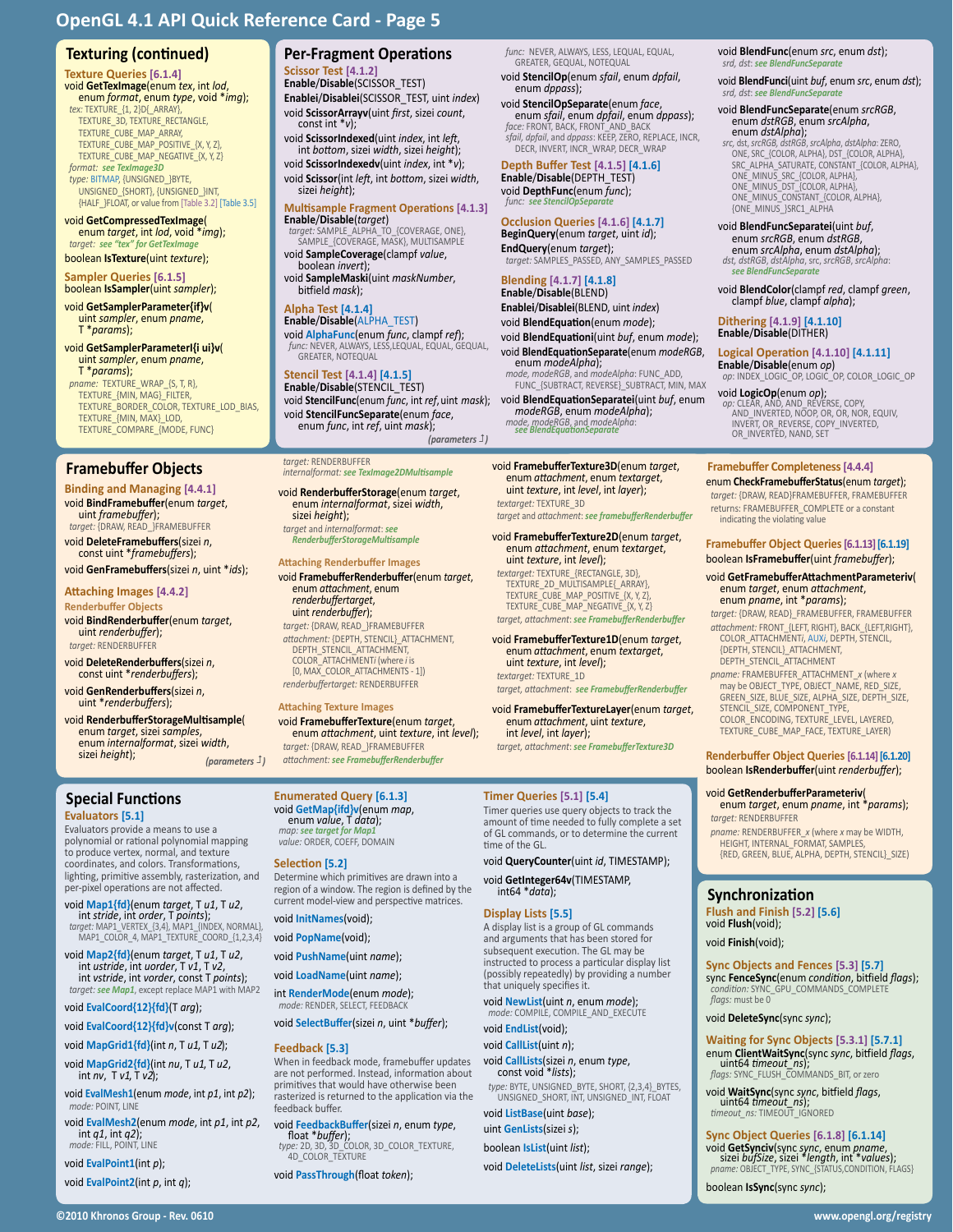# **State and State Requests**

A complete list of symbolic constants for states is shown in the tables in **[6.2]**. **Simple Queries [6.1.1]**

void **GetBooleanv**(enum *pname*, boolean \**data*);

void **GetIntegerv**(enum *pname*, int \**data*); void **GetInteger64v**(enum *pname*, int64 \**data*);

void **GetFloatv**(enum *pname*, float \**data*);

# **Reading, and Copying Pixels**

**Reading Pixels [4.3.1] [4.3.2]**

void **ReadPixels**(int *x*, int *y*, sizei *width*, sizei *height*, enum *format*, enum *type*, void \**data*);

*format:* {COLOR, STENCIL}\_INDEX, DEPTH\_{COMPONENT, STENCIL}, RED, GREEN, BLUE, RG, RGB, RGBA, LUMINANCE{\_ALPHA}, BGR, {RED, GREEN, BLUE, ALPHA, RG, RGB, RGBA, BGR, BGRA}\_INTEGER, BGRA, ALPHA [Table 3.3] [Table 3.6]

*(more parameters )*

void **GetDoublev**(enum *pname*, double \**data*); void **GetBooleani\_v**(enum *target*, uint *index*, boolean \**data*);

void **GetIntegeri\_v**(enum *target*, uint *index*, int \**data*);

void **ReadBuffer**(enum *src*);

type: {HALF\_}FLOAT, {UNSIGNED\_}BYTE, {UNSIGNED\_}SHORT, BITMAP, {UNSIGNED\_}INT, FLOAT\_32\_UNSIGNED\_INT\_24\_8\_REV, and UNSIGNED\_{BYTE, SHORT, INT}\_\* values from [Table 3.2] [Table 3.5]

*src:* NONE, FRONT{\_LEFT, RIGHT}, LEFT, RIGHT, BACK{\_LEFT, RIGHT}, FRONT\_AND\_BACK, AUX*i* (*i* = [0, AUX\_BUFFERS - 1 ]), COLOR\_ATTACHMENT*i* (*i* = [0, MAX\_COLOR\_ATTACHMENTS - 1])

void **GetFloati\_v**(enum *target*, uint *index*, float \**data*);

void **GetInteger64i\_v**(enum *target*, uint *index*, int64 \**data*);

boolean **IsEnabled**(enum *cap*); boolean **IsEnabledi**(enum *target*, uint *index*); **Pointer & String Queries [6.1.6] [6.1.12]**

void **GetPointerv**(enum *pname*, void \*\**params*); *pname:* {SELECTION, FEEDBACK}\_BUFFER\_POINTER, {VERTEX, NORMAL, COLOR}\_ARRAY\_POINTER, {SECONDARY\_COLOR, INDEX}\_ARRAY\_POINTER, {TEXTURE, FOG}\_COORD\_ARRAY\_POINTER, EDGE\_FLAG\_ARRAY\_POINTER

# ubyte **\*GetString**(enum *name*);

*name:* RENDERER, VENDOR, VERSION, SHADING\_LANGUAGE\_VERSION, EXTENSIONS

ubyte **\*GetStringi**(enum *name*, uint *index*); *name:* EXTENSIONS *index:* range is [0, NUM\_EXTENSIONS - 1]

**Saving and Restoring State [6.1.21]** void PushAttrib(bitfield *mask*); *attribute groups in [Table 6.3]*.<br>attribute groups in [Table 6.3].<br>**void PushClientAttrib(bitfield** *mask***);** 

void **PushClientAttrib**(bitfield *mask*); *mask:* CLIENT\_ALL\_ATTRIB\_BITS, or the bitwise OR of the attribute groups in [Table 6.3].

void **PopAttrib**(void); void **PopClientAttrib**(void);

#### **Copying Pixels [4.3.2] [4.3.3]**

void **CopyPixels**(int *x*, int *y*, sizei *width*, sizei *height*, enum *type*); *type:* COLOR, STENCIL, DEPTH, DEPTH\_STENCIL

void **BlitFramebuffer**(int *srcX0,* int *srcY0,* int *srcX1,* int *srcY1,* int *dstX0,* int *dstY0*, int *dstX1,* int *dstY1*, bitfield *mask*, enum *filter*);

*mask:* Bitwise OR of {COLOR, DEPTH, STENCIL}\_BUFFER\_BIT *filter:* LINEAR, NEAREST

*Also see DrawPixels, ClampColor, and PixelZoom in the Rasterization section of this reference card.*

**The OpenGL® Shading Language** is used to create shaders for each of the programmable processors contained in the OpenGL processing pipeline.

**[n.n.n]** and **[Table n.n]** refer to sections and tables in the OpenGL Shading Language 4.10 specification at www.opengl.org/registry

Content shown in blue is removed from the OpenGL 4.1 core profile and present only in the OpenGL 4.1 compatibility profile.

## **Types[4.1]**

| <b>Transparent Types</b>                      |                                                         |                                                           | isample                 |
|-----------------------------------------------|---------------------------------------------------------|-----------------------------------------------------------|-------------------------|
| void                                          |                                                         | no function return value                                  | isample                 |
| bool                                          |                                                         | Boolean                                                   | isample                 |
| int, uint                                     |                                                         | signed/unsigned integers                                  | isample                 |
| float                                         |                                                         | single-precision floating-<br>point scalar                | isample<br>isample      |
| double                                        |                                                         | double-precision floating<br>scalar                       | isample                 |
| vec2, vec3, vec4                              |                                                         | floating point vector                                     | isample                 |
| dvec2, dvec3, dvec4                           |                                                         | double precision floating-<br>point vectors               | Unsigne<br>usample      |
| bvec2, bvec3, bvec4                           |                                                         | Boolean vectors                                           | usample                 |
| ivec2, ivec3, ivec4<br>uvec2, uvec3, uvec4    |                                                         | signed and unsigned integer<br>vectors                    | usample                 |
| mat2, mat3, mat4                              |                                                         | 2x2, 3x3, 4x4 float matrix                                | usample                 |
| mat2x2, mat2x3,<br>mat2x4                     |                                                         | 2-column float matrix of<br>2, 3, or 4 rows               | usample<br>usampl       |
| mat3x2, mat3x3,<br>mat3x4                     |                                                         | 3-column float matrix of<br>2, 3, or 4 rows               | usampl<br>usampl        |
| mat4x2, mat4x3,<br>mat4x4                     | 4-column float matrix of<br>2, 3, or 4 rows             |                                                           | Implicit                |
| dmat2, dmat3, dmat4                           | 2x2, 3x3, 4x4 double-<br>precision float matrix         |                                                           | int<br>int, uint        |
| dmat2x2, dmat2x3,<br>dmat2x4                  | 2-col. double-precision float<br>matrix of 2, 3, 4 rows |                                                           | int, uint               |
| dmat3x2, dmat3x3,<br>dmat3x4                  | 3-col. double-precision float<br>matrix of 2, 3, 4 rows |                                                           | ivec2 3<br>ivec2 3      |
| dmat4x2, dmat4x3,<br>dmat4x4                  |                                                         | 4-column double-precision<br>float matrix of 2, 3, 4 rows | $u$ vec $2$  <br>vec2 3 |
| Floating-Point Sampler Types (Opaque)         |                                                         |                                                           | ivec2 3<br>$u$ vec2 $ $ |
| sampler[1,2,3]D                               |                                                         | 1D, 2D, or 3D texture                                     | mat2 3                  |
| samplerCube                                   |                                                         | cube mapped texture                                       | mat <sub>2x3</sub>      |
| sampler2DRect                                 |                                                         | rectangular texture                                       | mat3x2                  |
| sampler[1,2]DShadow                           |                                                         | 1D,2D depth texture/<br>compare                           | mat4x2                  |
| sampler2DRectShadow                           |                                                         | rectangular texture/<br>comparison                        | Aggrega<br>Arrays       |
| sampler[1,2]DArray                            |                                                         | 1D or 2D array texture                                    |                         |
| sampler[1,2]DArrayShadow                      |                                                         | 1D or 2D array depth<br>texture/comparison                | Structu                 |
| samplerBuffer                                 |                                                         | buffer texture                                            |                         |
| sampler2DMS                                   |                                                         | 2D multi-sample texture                                   |                         |
| sampler2DMSArray                              |                                                         | 2D multi-sample array<br>texture                          | <b>Blocks</b>           |
| samplerCubeArray                              |                                                         | cube map array texture                                    |                         |
| samplerCubeArrayShadow   cube map array depth |                                                         |                                                           |                         |

|                                                                                                                                                                 |                                                                | Integer Sampler Types (Opaque)                                                                                                                                        |
|-----------------------------------------------------------------------------------------------------------------------------------------------------------------|----------------------------------------------------------------|-----------------------------------------------------------------------------------------------------------------------------------------------------------------------|
| isampler[1,2,3]D                                                                                                                                                |                                                                | integer 1D, 2D, or 3D texture                                                                                                                                         |
| isamplerCube                                                                                                                                                    |                                                                | integer cube mapped texture                                                                                                                                           |
| isampler2DRect                                                                                                                                                  |                                                                | int. 2D rectangular texture                                                                                                                                           |
| isampler[1,2]DArray                                                                                                                                             |                                                                | integer 1D, 2D array texture                                                                                                                                          |
| <b>isamplerBuffer</b>                                                                                                                                           |                                                                | integer buffer texture                                                                                                                                                |
| isampler2DMS                                                                                                                                                    |                                                                | int. 2D multi-sample texture                                                                                                                                          |
| isampler2DMSArray                                                                                                                                               |                                                                | int. 2D multi-sample array tex.                                                                                                                                       |
| <b>isamplerCubeArray</b>                                                                                                                                        |                                                                | int. cube map array texture                                                                                                                                           |
|                                                                                                                                                                 |                                                                | Unsigned Integer Sampler Types (Opaque)                                                                                                                               |
| usampler[1,2,3]D                                                                                                                                                |                                                                | uint 1D, 2D, or 3D texture                                                                                                                                            |
| usamplerCube                                                                                                                                                    |                                                                | uint cube mapped texture                                                                                                                                              |
| usampler2DRect                                                                                                                                                  |                                                                | uint rectangular texture                                                                                                                                              |
| usampler[1,2]DArray                                                                                                                                             |                                                                | 1D or 2D array texture                                                                                                                                                |
| usamplerBuffer                                                                                                                                                  |                                                                | uint buffer texture                                                                                                                                                   |
| usampler2DMS                                                                                                                                                    |                                                                | uint 2D multi-sample texture                                                                                                                                          |
| usampler2DMSArray                                                                                                                                               |                                                                | uint 2D multi-sample array tex.                                                                                                                                       |
| usamplerCubeArray                                                                                                                                               |                                                                | uint cube map array texture                                                                                                                                           |
| int, uint, float<br>ivec2 3 4<br>ivec2 3 4<br>uvec2 $ 3 4$<br>vec2 3 4<br>ivec2 3 4<br>uvec2 $ 3 4$<br>mat2 3 4<br>$mat2x3$   2x4<br>mat3x2 3x4<br>mat4x2   4x3 | -><br>-><br>-><br>-><br>-><br>-><br>-><br>-><br>-><br>-><br>-> | double<br>$u$ vec2 $ 3 4$<br>vec2 3 4<br>vec2 3 4<br>dvec2 $ 3 4$<br>$dvec2$ 3 4<br>$dvec2$ 3 4<br>dmat2 $ 3 4$<br>dmat $2x3$   $2x4$<br>dmat3x2 3x4<br>dmat4x2   4x3 |
| Aggregation of Basic Types                                                                                                                                      |                                                                |                                                                                                                                                                       |
| <b>Arrays</b>                                                                                                                                                   | float[3] foo;<br>$\bullet$<br>$\bullet$                        | float foo $[3]$ ;<br>structures and blocks can be arrays<br>supports only 1-dimensional arrays<br>structure members can be arrays                                     |
| <b>Structures</b>                                                                                                                                               | struct type-name {<br>members<br>$\}$ struct-name $[]$ ;       | // optional variable declaration,<br>optionally an array                                                                                                              |
| <b>Blocks</b>                                                                                                                                                   |                                                                | in/out/uniform block-name {<br>// interface matching by block name                                                                                                    |
|                                                                                                                                                                 | $\}$ instance-name[];                                          | optionally-qualified members<br>// optional instance name, optionally                                                                                                 |

an array

## **Preprocessor[3.3]**

#### **Preprocessor Operators**

Preprocessor operators follow C++ standards. Expressions are evaluated according to the behavior of the host processor, not the processor targeted by the shader.

| #version 410<br>#version 410 profile                                | "#version 410" is required in shaders using version 4.10 of the language.<br>Use profile to indicate core or compatibilty. If no profile specified, the<br>default is core. |  |  |
|---------------------------------------------------------------------|-----------------------------------------------------------------------------------------------------------------------------------------------------------------------------|--|--|
| #extension<br>extension name: behavior<br>#extension all : behavior | behavior: require, enable, warn, disable<br>extension name: the extension supported by the compiler, or "all"                                                               |  |  |

#### **Preprocessor Directives**

Each number sign (#) can be preceded in its line only by spaces or horizontal tabs.

| #<br>#if<br>#extension<br>#pragma<br><b>Predefined Macros</b> | #define<br>#undef | #elif<br>#ifdef<br>#version                                        | #else<br>#ifndef | #endif<br>#include | #error<br>#line                                                                                                                                       |
|---------------------------------------------------------------|-------------------|--------------------------------------------------------------------|------------------|--------------------|-------------------------------------------------------------------------------------------------------------------------------------------------------|
| LINE                                                          | <b>FILE</b>       |                                                                    |                  |                    | Decimal integer constants. FILE says which source string number is being<br>processed, or the path of the string if the string was an included string |
| GL compatibility profile                                      |                   | Integer 1 if the implementation supports the compatibility profile |                  |                    |                                                                                                                                                       |

VERSION Decimal integer, e.g.: 410

## **Qualifiers**

**Storage Qualifiers [4.3]** Declarations may have one storage qualifier.

*none* (default) local read/write memory, or input parameter **const** compile-time constant, or read-only function parameter **in** linkage into shader from previous stage **centroid in linkage w/centroid based** interpolation **sample in** input linkage w/per-sample interpolation

**centroid out** linkage w/centroid based interpolation sample out<br>**sample out** interpolation **attribute**  $\ddagger$  linkage between a vertex shader and OpenGL for per-vertex data **uniform** linkage between a shader, OpenGL, and the application

data **patch in** tessellation eval. shader input **patch out** tessellation control shader output ‡ Qualifier is deprecated but not removed from core specification.

linkage between a vertex shader and a fragment shader for interpolated

**varying** ‡ **centroid varying** ‡

#### **Uniform Qualifiers [4.3.5]**

Declare global variables with same values across entire primitive processed. Examples: uniform vec4 lightPosition;

uniform vec3 color = vec3(0.7, 0.7, 0.2);

| <b>Lavout Qualifiers [4.3.8]</b>            |
|---------------------------------------------|
| layout(layout-qualifiers) block-declaration |
| layout(layout-qualifiers) in/out/uniform    |
| layout(layout-qualifiers) in/out/uniform    |

- triangles, quads, equal\_spacing, isolines, fractional\_{even,odd}\_spacing, cw, ccw, point\_mode
- For geometry shader inputs:
- points, lines, {lines,triangles}\_adjacency, triangles, invocations = *integer-constant*
- For fragment shaders only for
- redeclaring built-in variable gl\_FragCoord: origin\_upper\_left, pixel\_center\_integer

**Output Layout Qualifiers** For all shader stages:

location = *integer-constant*

- For tessellation control shaders: vertices = *integer-constant*
- For geometry shader outputs: points, line\_strip, triangle\_strip, max\_vertices = *integer-constant,*  stream = *integer-constant*

**(Qualifiers Continue >)**

texture with comparison

# **out** linkage out of a shader to next stage **layout**(*layout-qualifiers*) **in/out/uniform** *declaration* **Input Layout Qualifiers** For all shader stages: location = *integer-constant* For tessellation evaluation shaders: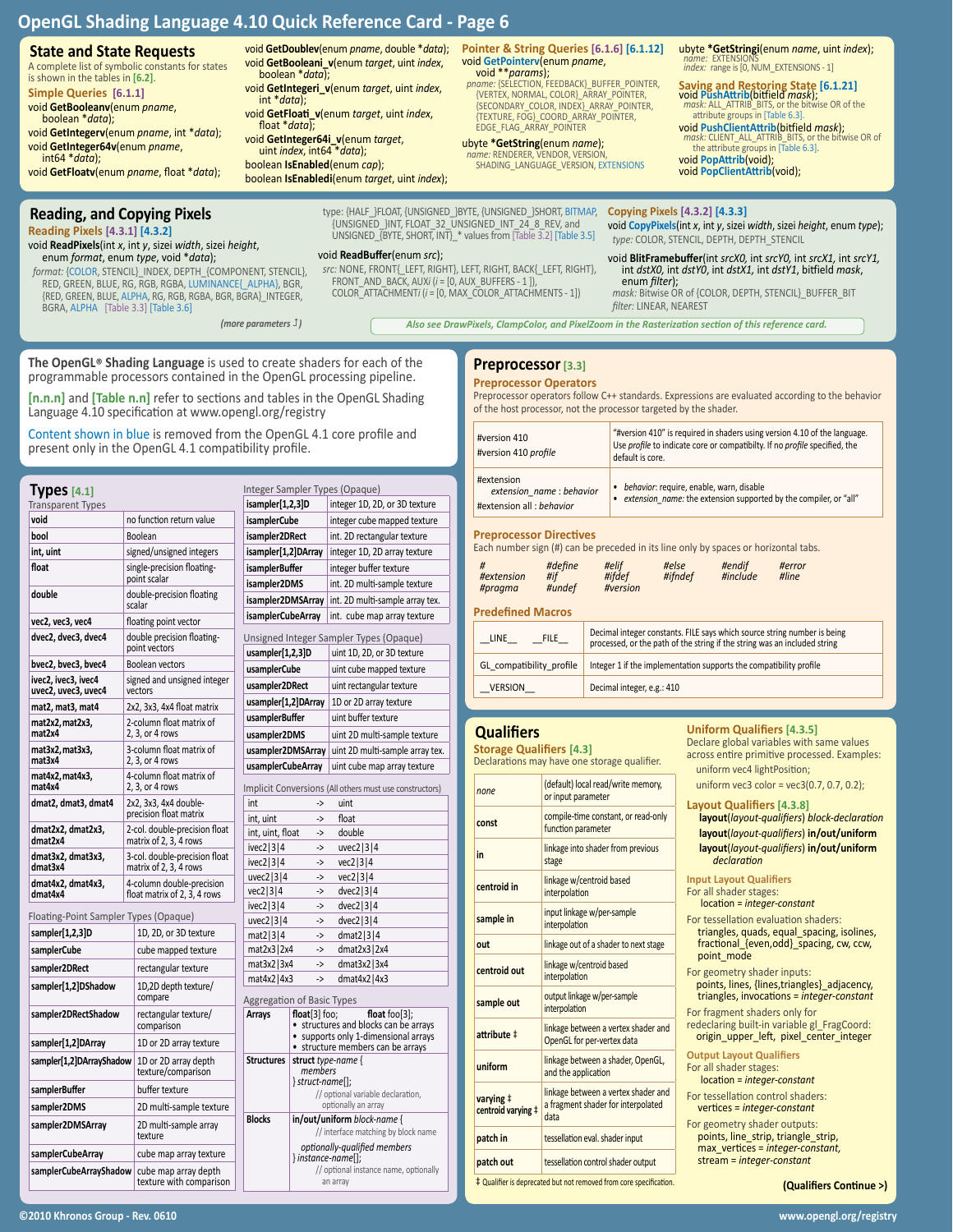**Parameter Qualifiers [4.4]**<br>Input values copied in at function call time, output values copied out at function return.

**out** for function parameters passed back out of function, but not initialized when

**inout** for function parameters passed both into and out of a function **Precision Qualifiers [4.5]**

Precision qualifiers have no effect on precision; they aid code portability with OpenGL ES: highp, mediump, lowp

**Invariant Qualifiers Examples [4.6]**

**invariant gl\_Position;** qualify a previously

force all output variables to be invariant

declared variable

qualify as part of a variable declaration

*none* (default) same as **in in** for function parameters passed into

function

passed in

**#pragma STDGL invariant(all)**

**invariant centroid out vec3 Color;**

# **Qualifiers (continued)**

For fragment shaders: index = *integer-constant*

**Uniform-Block Layout Qualifiers** Layout qualifier identifiers for uniform blocks: shared, packed, std140, {row, column}\_major

**Interpolation Qualifier [4.3.9]** Qualify outputs from vertex shader and inputs to fragment shader.

| smooth | perspective correct interpolation  |
|--------|------------------------------------|
| flat   | no interpolation                   |
|        | noperspective linear interpolation |

The following predeclared variables can be redeclared with an interpolation qualifier:

| Vertex language:       | <b>Fragment language:</b> |
|------------------------|---------------------------|
| gl FrontColor          | gl Color                  |
| gl BackColor           | gl SecondaryColor         |
| gl FrontSecondaryColor |                           |
| gl BackSecondaryColor  |                           |

| <b>Operators &amp; Expressions</b> [5.1]    |  |  |
|---------------------------------------------|--|--|
| Numbered in order of precedence. Relational |  |  |

| 1.  | $\left( \right)$                               | parenthetical grouping                                                             |     |     |                                 |    |
|-----|------------------------------------------------|------------------------------------------------------------------------------------|-----|-----|---------------------------------|----|
| []  | array subscript<br>function call & constructor |                                                                                    | 15. | ?:  |                                 |    |
| 2.  | $\mathcal{O}$<br>++ --                         | structure<br>field or method selector, swizzler<br>postfix increment and decrement |     | 16. | = += -<br>*= /=<br>$% = << = >$ |    |
| 3.  |                                                | prefix increment and decrement                                                     |     |     | $8 = 1$                         |    |
|     | +-~!                                           | unary                                                                              |     | 17. | ,                               |    |
| 4.  | $*1%$                                          | multiplicative                                                                     |     |     | <b>Vector Com</b>               |    |
| 5.  | $+ -$                                          | additive                                                                           |     |     | array numeric<br>tor componen   |    |
| 6.  | $<<$ >>                                        | bit-wise shift                                                                     |     |     | Components o                    |    |
| 7.  | $555 = 52$                                     | relational                                                                         |     |     | $\{x, y, z, w\}$                | Ve |
| 8.  | ≕ !=                                           | equality                                                                           |     |     | $\{r, q, b, a\}$                | Ve |
| 9.  | &                                              | bit-wise and                                                                       |     |     |                                 | Ve |
| 10. | Λ                                              | bit-wise exclusive or                                                              |     |     | $\{s, t, p, q\}$                | CC |

# **Built-In Variables [7]**

| <b>Vertex Language</b>                                                                                                                                                                                                                                                                                                                        |
|-----------------------------------------------------------------------------------------------------------------------------------------------------------------------------------------------------------------------------------------------------------------------------------------------------------------------------------------------|
| Inputs:                                                                                                                                                                                                                                                                                                                                       |
| in int gl VertexID;                                                                                                                                                                                                                                                                                                                           |
| in int gl InstanceID;                                                                                                                                                                                                                                                                                                                         |
| in vec4 gl_Color;                                                                                                                                                                                                                                                                                                                             |
| in vec4 gl SecondaryColor;                                                                                                                                                                                                                                                                                                                    |
| in vec3 gl Normal;                                                                                                                                                                                                                                                                                                                            |
| in vec4 gl Vertex;                                                                                                                                                                                                                                                                                                                            |
| in vec4 gl MultiTexCoordn<br>// $n$ is 07                                                                                                                                                                                                                                                                                                     |
| in float gl FogCoord;                                                                                                                                                                                                                                                                                                                         |
| Outputs:                                                                                                                                                                                                                                                                                                                                      |
| out gl PerVertex {                                                                                                                                                                                                                                                                                                                            |
| vec4 gl Position;                                                                                                                                                                                                                                                                                                                             |
| float gl PointSize;                                                                                                                                                                                                                                                                                                                           |
| float gl_ClipDistance[];                                                                                                                                                                                                                                                                                                                      |
| vec4 gl ClipVertex;                                                                                                                                                                                                                                                                                                                           |
| vec4 gl FrontColor;                                                                                                                                                                                                                                                                                                                           |
| vec4 gl BackColor;                                                                                                                                                                                                                                                                                                                            |
| vec4 gl FrontSecondaryColor;                                                                                                                                                                                                                                                                                                                  |
| vec4 gl BackSecondaryColor;                                                                                                                                                                                                                                                                                                                   |
| vec4 gl TexCoord[];                                                                                                                                                                                                                                                                                                                           |
| float gl FogFragCoord;                                                                                                                                                                                                                                                                                                                        |
| };                                                                                                                                                                                                                                                                                                                                            |
|                                                                                                                                                                                                                                                                                                                                               |
| <b>Tessellation Control Language</b>                                                                                                                                                                                                                                                                                                          |
| Inputs:<br>$\mathbf{1}$ $\mathbf{2}$ $\mathbf{3}$ $\mathbf{4}$ $\mathbf{5}$ $\mathbf{6}$ $\mathbf{7}$ $\mathbf{8}$ $\mathbf{8}$ $\mathbf{9}$ $\mathbf{1}$ $\mathbf{1}$ $\mathbf{1}$ $\mathbf{1}$ $\mathbf{1}$ $\mathbf{1}$ $\mathbf{1}$ $\mathbf{1}$ $\mathbf{1}$ $\mathbf{1}$ $\mathbf{1}$ $\mathbf{1}$ $\mathbf{1}$ $\mathbf{1}$ $\mathbf{$ |

| <b>Operators &amp; Expressions[5.1]</b><br>Numbered in order of precedence. Relational                                 | 11.<br>bit-wise inclusive or                                                                    | $m[2][3] = 2.0;$<br>// sets 4th element of 3rd col. to 2.0                                                                              | Declare types with the subroutine keyword:                                                                       |
|------------------------------------------------------------------------------------------------------------------------|-------------------------------------------------------------------------------------------------|-----------------------------------------------------------------------------------------------------------------------------------------|------------------------------------------------------------------------------------------------------------------|
| and equality operators $\geq$ < = > = = = ! = evalu-                                                                   | 12.<br>&&<br>logical and                                                                        | Examples of operations on matrices and vectors:                                                                                         | subroutine returnType                                                                                            |
| ate to Boolean. Compare vectors component-                                                                             | ΛΛ<br>13.<br>logical exclusive or                                                               | $m = f * m$ ;<br>// scalar * matrix component-wise                                                                                      | subroutineTypeName(type0 arg0,<br>type1 arg1, , typen argn);                                                     |
| wise with functions such as lessThan(),<br>equal(), etc.                                                               | 14.<br>$\mathsf{I}$<br>logical inclusive or                                                     | $v = f * v$ ;<br>// scalar * vector component-wise<br>$V = V^* V;$<br>// vector * vector component-wise                                 |                                                                                                                  |
| 1.<br>$\left( \right)$<br>parenthetical grouping                                                                       |                                                                                                 | $m = m +/- m$ ;<br>// matrix +/- matrix comp.-wise                                                                                      | Associate functions with subroutine types<br>of matching declarations by defining the                            |
| array subscript<br>$[ \, ]$<br>function call & constructor                                                             | selects an entire operand. Use<br>15.<br>?:<br>mix() to select indiv. components<br>of vectors. | $m = m * m;$<br>// linear algebraic multiply<br>// vector dot product<br>$f = dot(v, v);$<br>$v = cross(v, v);$ // vector cross product | functions with the subroutine keyword<br>and a list of subroutine types the function                             |
| $\left( \right)$<br>2.<br>structure<br>field or method selector, swizzler<br>$++ -$<br>postfix increment and decrement | $= +$<br>$* = / =$<br>assignment<br>16.<br>$% = << = >> =$<br>arithmetic assignments            | <b>Structure &amp; Array Operations [5.7]</b><br>Select structure fields, length() method of an                                         | matches:<br>subroutine(subroutineTypeName0, ,<br>subroutineTypeNameN)<br>returnType functionName(type0 arg0,     |
| prefix increment and decrement<br>$++ -$<br>3.<br>$+ - 1$<br>unary                                                     | $8 = -1$<br>17.<br>sequence                                                                     | array using the period (.) operator. Other operators:<br>field or method selector                                                       | type1 $arg1, , typen argn$ $\{\}$<br>// function body                                                            |
| $*1%$<br>multiplicative<br>4.                                                                                          | Vector Components [5.5] In addition to                                                          |                                                                                                                                         |                                                                                                                  |
| 5.<br>additive<br>$\pmb{+}$ -                                                                                          | array numeric subscript syntax, names of vec-                                                   | == !=<br>equality                                                                                                                       | Declare subroutine type variables with a<br>specific subroutine type in a subroutine                             |
| 6.<br>bit-wise shift<br>$<<$ >>                                                                                        | tor components denoted by a single letter.<br>Components can be swizzled and replicated.        | $\equiv$<br>assignment                                                                                                                  | uniform variable declaration:                                                                                    |
| relational<br>7.1<br>$\langle \rangle \langle = \rangle$                                                               | $\{x, y, z, w\}$ Vectors representing points or normals                                         | $\mathbf{I}$<br>indexing (arrays only)                                                                                                  | subroutine uniform subroutineTypeName<br>subroutineVarName;                                                      |
| 8.<br>== !=<br>equality                                                                                                |                                                                                                 | Array elements are accessed using the array                                                                                             |                                                                                                                  |
| 9.<br>&<br>bit-wise and                                                                                                | Vectors representing colors<br>$\{r, g, b, a\}$                                                 | subscript operator $([ ] )$ , e.g.:                                                                                                     | Subroutine type variables are assigned to                                                                        |
| 10.<br>Λ<br>bit-wise exclusive or                                                                                      | Vectors representing texture<br>$\{s, t, p, q\}$<br>coordinates                                 | diffuseColor += lightIntensity[3]*NdotL;                                                                                                | functions through the UniformSubroutinesuiv<br>command in the OpenGL API.                                        |
|                                                                                                                        |                                                                                                 |                                                                                                                                         |                                                                                                                  |
|                                                                                                                        |                                                                                                 |                                                                                                                                         |                                                                                                                  |
| <b>Built-In Variables [7]</b>                                                                                          | <b>Tessellation Control (continued)</b>                                                         | <b>Geometry Language</b>                                                                                                                | <b>Built-In Constants [7.3]</b><br>The following built-in constants with minimum                                 |
| Shaders communicate with fixed-function<br>OpenGL pipeline stages and other shader                                     | Inputs (continued):<br>in int gl PatchVerticesIn;                                               | Inputs:<br>in gl PerVertex {                                                                                                            | values are provided to all shaders. The actual                                                                   |
| executables through built-in input and output                                                                          | in int gl PrimitiveID;                                                                          | vec4 gl Position;                                                                                                                       | values used are implementation-dependent, but<br>must be at least the value shown.                               |
| variables. Redeclare matching subsets of these<br>variables and blocks to establish matching                           | in int gl InvocationID;                                                                         | float gl PointSize;<br>float gl ClipDistance[];                                                                                         | const int gl MaxTextureUnits = 2;                                                                                |
| interfaces when using multiple programs.                                                                               | Outputs:                                                                                        | ( plus deprecated Vertex Language Outputs)                                                                                              | const int $\bar{g}$ MaxTextureCoords = 8;                                                                        |
| <b>Vertex Language</b>                                                                                                 | out gl_PerVertex {<br>vec4 gl Position;                                                         | $\}$ gl_in[];                                                                                                                           | const int gl MaxClipPlanes = 8;<br>const int gl MaxVertexAttribs = 16;                                           |
| Inputs:                                                                                                                | float gl_PointSize;                                                                             | in int gl_PrimitiveIDIn;<br>in int gl InvocationID;                                                                                     | const int gl MaxVertexUniformComponents = 1024;                                                                  |
| in int gl VertexID;<br>in int gl_InstanceID;                                                                           | float gl ClipDistance[];                                                                        |                                                                                                                                         | const int $gl$ MaxVarying Floats = 60;<br>const int gl MaxVaryingComponents = 60;                                |
| in vec4 gl Color;                                                                                                      | ( plus deprecated Vertex Language Outputs)<br>$\}$ gl_out[];                                    | Outputs:<br>out gl PerVertex {                                                                                                          | const int gl MaxVertexOutputComponents = 64;                                                                     |
| in vec4 gl SecondaryColor;<br>in vec3 gl Normal;                                                                       | patch out float gl_TessLevelOuter[4];                                                           | vec4 gl Position;                                                                                                                       | const int gl MaxGeometryInputComponents = 64;<br>const int gl MaxGeometryOutputComponents = 128;                 |
| in vec4 gl Vertex;                                                                                                     | patch out float gl TessLevelInner[2];                                                           | float gl PointSize;<br>float gl_ClipDistance[];                                                                                         | const int gl_MaxFragmentInputComponents = 128;                                                                   |
| in vec4 gl MultiTexCoordn<br>// $n$ is 07<br>in float gl FogCoord;                                                     |                                                                                                 | ( plus deprecated Vertex Language Outputs)                                                                                              | const int gl MaxVertexTextureImageUnits = 16;<br>const int gl MaxCombinedTextureImageUnits = 80;                 |
| Outputs:                                                                                                               | <b>Tessellation Evaluation Language</b>                                                         |                                                                                                                                         | const int gl_MaxTextureImageUnits = 16;                                                                          |
| out gl PerVertex {                                                                                                     | Inputs:                                                                                         | out int gl_PrimitiveID;<br>out int gl Layer;                                                                                            | const int gl MaxFragmentUniformComponents = 1024;<br>const int gl MaxDrawBuffers = 8;                            |
| vec4 gl_Position;                                                                                                      | in gl_PerVertex {                                                                               | out int gl ViewportIndex;                                                                                                               | const int $g$ MaxClipDistances = 8;                                                                              |
| float gl PointSize;<br>float gl ClipDistance[];                                                                        | vec4 gl Position;<br>float gl_PointSize;                                                        |                                                                                                                                         | const int gl MaxGeometryTextureImageUnits = 16;<br>const int gl MaxGeometryOutputVertices = 256;                 |
| vec4 gl ClipVertex;                                                                                                    | float gl ClipDistance[];                                                                        | <b>Fragment Language</b>                                                                                                                | int gl_MaxGeometryTotalOutputComponents = 1024;<br>const                                                         |
| vec4 gl FrontColor;                                                                                                    | ( plus deprecated Vertex Language Outputs)<br>} gl in[gl MaxPatchVertices];                     | Inputs:<br>in vec4 gl_FragCoord;                                                                                                        | const int gl MaxGeometryUniformComponents = 1024;<br>const int gl_MaxGeometryVaryingComponents = 64;             |
| vec4 gl BackColor;<br>vec4 gl FrontSecondaryColor;                                                                     |                                                                                                 | in bool gl_FrontFacing;                                                                                                                 | const int gl_MaxTessControlInputComponents = 128;                                                                |
| vec4 gl BackSecondaryColor;                                                                                            | in int gl_PatchVerticesIn;                                                                      | in float gl_ClipDistance[];<br>in vec2 gl PointCoord;                                                                                   | const int gl MaxTessControlOutputComponents = 128;<br>const int gl_MaxTessControlTextureImageUnits = 16;         |
| vec4 gl TexCoord[];<br>float gl_FogFragCoord;                                                                          | in int gl PrimitivelD;<br>in vec3 gl TessCoord;                                                 | in int gl PrimitivelD;<br>in int gl SampleID;                                                                                           | const int gl_MaxTessControlUniformComponents = 1024;                                                             |
|                                                                                                                        | patch in float gl_TessLevelOuter[4];                                                            | in vec2 gl_SamplePosition;                                                                                                              | const int gl MaxTessControlTotalOutputComponents = 4096;<br>const int gl MaxTessEvaluationInputComponents = 128; |
| <b>Tessellation Control Language</b>                                                                                   | patch in float gl_TessLevelInner[2];                                                            | in float gl_FogFragCoord;<br>in vec4 gl_TexCoord[];                                                                                     | const int gl MaxTessEvaluationOutputComponents = 128;                                                            |
| Inputs:                                                                                                                | Outputs:                                                                                        | in vec4 gl_Color;<br>in vec4 gl SecondaryColor;                                                                                         | const int gl MaxTessEvaluationTextureImageUnits = 16;<br>const int gl MaxTessEvaluationUniformComponents = 1024; |
| in gl_PerVertex {                                                                                                      |                                                                                                 |                                                                                                                                         | const int $g\overline{\phantom{a}}$ MaxTessPatchComponents = 120;                                                |
|                                                                                                                        | out gl PerVertex {                                                                              |                                                                                                                                         |                                                                                                                  |
| vec4 gl_Position;                                                                                                      | vec4 gl Position;                                                                               | Outputs:                                                                                                                                | const int gl_MaxPatchVertices = 32;                                                                              |
| float gl PointSize;                                                                                                    | float gl PointSize;                                                                             | out vec4 gl FragColor;<br>out vec4 gl FragData[gl MaxDrawBuffers];                                                                      | const int gl MaxTessGenLevel = 64;<br>const int gl MaxViewports = $16$ ;                                         |
| float gl_ClipDistance[];<br>( plus deprecated Vertex Language Outputs)                                                 | float gl ClipDistance[];<br>( plus deprecated Vertex Language Outputs)                          | out float gl FragDepth;                                                                                                                 | const int gl MaxVertexUniformVectors = 256;                                                                      |
| } gl in[gl MaxPatchVertices];                                                                                          |                                                                                                 | out int gl SampleMask[];                                                                                                                | const int gl MaxFragmentUniformVectors = 256;<br>const int gl MaxVaryingVectors = $15$ ;                         |

### **Precise Qualifier [4.7]**

Ensures that operations are executed in stated order with operator consistency. Requires two identical multiplies, followed by an add. precise out **vec4** Position =  $a * b + c * d$ ;

| <b>Operations and Constructors</b>              |                |
|-------------------------------------------------|----------------|
| <b>Vector &amp; Matrix Constructors [5.4.2]</b> |                |
| mat2(vec2, vec2);                               | // 1 col./arg. |
| mat2x3(vec2, float, vec2, float);               | $1/$ col. 2    |

dmat2(dvec2, dvec2);  $// 1 col./arg.$ dmat3(dvec3, dvec3, dvec3); // 1 col./arg.

**Structure Constructor Example [5.4.3]** struct light {*members;* }; light lightVar = light(3.0, vec3(1.0, 2.0, 3.0));

**Array Constructor Example [5.4.4]** const float  $c[3]$  = float $[3]$ (5.0, b + 1.0, 1.1);

#### **Matrix Component Examples [5.6]**

Examples of access components of a matrix with array subscripting syntax:<br>mat4 m;  $//$  m is  $\frac{1}{1}$  m is a matrix

 $m[1] = vec4(2.0);$  // sets 2nd col. to all 2.0<br> $m[0][0] = 1.0;$  // sets upper left element  $\begin{array}{ll} \hline [0][0] = 1.0; & // sets upper left element to 1.0 \\ \hline [2][3] = 2.0; & // sets 4th element of 3rd col. to 2.0 \end{array}$  $\frac{1}{3}$  sets 4th element of 3rd col. to 2.0

|                    | Examples of operations on matrices and vectors: |
|--------------------|-------------------------------------------------|
| $m = f * m$ ;      | // scalar * matrix component-wise               |
| $v = f * v$ ;      | // scalar * vector component-wise               |
| $V = V^* V$        | // vector * vector component-wise               |
| $m = m +/- m$ ;    | // matrix +/- matrix comp.-wise                 |
| $m = m * m$ ;      | // linear algebraic multiply                    |
| $f = dot(v, v)$ ;  | // vector dot product                           |
| $v = cross(v, v);$ | // vector cross product                         |

|                                                                  | field or method selector |  |
|------------------------------------------------------------------|--------------------------|--|
|                                                                  | $==$ != equality         |  |
|                                                                  | assignment               |  |
| indexing (arrays only)<br>n                                      |                          |  |
| والملط والمتحدث المتحاوية والمتحدث والمتحاوية والمتحال والمحافظة |                          |  |

#### **netry Language**

| Inputs:<br>in gl PerVertex {<br>vec4 gl Position;<br>float gl PointSize;<br>float gl ClipDistance[];<br>( plus deprecated Vertex Language Outputs)<br>$g $ in $ $ ;<br>in int gl PrimitivelDIn;<br>in int gl InvocationID;                                                                                             |
|------------------------------------------------------------------------------------------------------------------------------------------------------------------------------------------------------------------------------------------------------------------------------------------------------------------------|
| Outputs:<br>out gl PerVertex {<br>vec4 gl Position;<br>float gl PointSize;<br>float gl ClipDistance[];<br>( plus deprecated Vertex Language Outputs)<br>};<br>out int gl PrimitiveID;<br>out int gl_Layer;<br>out int gl ViewportIndex;                                                                                |
| <b>Fragment Language</b>                                                                                                                                                                                                                                                                                               |
| Inputs:<br>in vec4 gl FragCoord;<br>in bool gl FrontFacing;<br>in float gl ClipDistance[];<br>in vec2<br>gl PointCoord;<br>in int<br>in int<br>gl PrimitiveID;<br>gl SampleID;<br>in vec2 gl_SamplePosition;<br>in float gl FogFragCoord;<br>in vec4 gl TexCoord[];<br>in vec4 gl Color;<br>in vec4 gl SecondaryColor; |

## **Outputs:**

|           | out vec4 gl FragColor;                   |
|-----------|------------------------------------------|
|           | out vec4 gl FragData[gl MaxDrawBuffers]; |
|           | out float gl FragDepth;                  |
| out int - | gl SampleMask[];                         |

**Order of Qualification [4.8]** When multiple qualifications are present, they must follow this strict order: *precise invariant interpolation storage precision storage parameter precision*

| <b>Statements and Structure</b><br>Iteration and Jumps [6.3-4] |                                                                                                    |  |  |
|----------------------------------------------------------------|----------------------------------------------------------------------------------------------------|--|--|
| <b>Function</b>                                                | call by value-return                                                                               |  |  |
| Iteration                                                      | for $(:)$ { break, continue }<br>while () { break, continue }<br>do { break, continue } while ( ); |  |  |
| Selection                                                      | if $()$ { }<br>if () { } else { }<br>switch () { case integer:  break;<br>default:  }              |  |  |
| Entry                                                          | void main()                                                                                        |  |  |
| Jump                                                           | break, continue, return<br>(There is no 'goto')                                                    |  |  |
| Exit                                                           | return in main()<br>discard // Fragment shader only                                                |  |  |

#### **Subroutines [6.1.2]**

#### **Built-In Constants [7.3]**

| const | int | gl MaxTextureUnits = 2;                        |
|-------|-----|------------------------------------------------|
| const | int | gl MaxTextureCoords = 8;                       |
| const | int | gl MaxClipPlanes = 8;                          |
| const | int | gl MaxVertexAttribs = 16;                      |
| const | int | gl MaxVertexUniformComponents = 1024;          |
| const | int | gl MaxVaryingFloats = $60$ ;                   |
| const | int | gl MaxVaryingComponents = $60$ ;               |
| const | int | gl MaxVertexOutputComponents = 64;             |
| const | int | gl MaxGeometryInputComponents = 64;            |
| const |     | int gl MaxGeometryOutputComponents = 128;      |
| const |     | int gl MaxFragmentInputComponents = 128;       |
| const |     | int gl MaxVertexTextureImageUnits = 16;        |
| const |     | int gl MaxCombinedTextureImageUnits = 80;      |
| const | int | gl MaxTextureImageUnits = $16$ ;               |
| const | int | gl MaxFragmentUniformComponents = 1024;        |
| const | int | gl MaxDrawBuffers = $8$ :                      |
| const | int | gl MaxClipDistances = $8$ ;                    |
| const | int | gl MaxGeometryTextureImageUnits = 16;          |
| const | int | gl MaxGeometryOutputVertices = 256;            |
| const | int | gl MaxGeometryTotalOutputComponents = 1024;    |
| const | int | gl MaxGeometryUniformComponents = 1024;        |
| const | int | gl MaxGeometryVaryingComponents = 64;          |
| const |     | int gl MaxTessControlInputComponents = 128;    |
| const | int | gl MaxTessControlOutputComponents = 128;       |
| const | int | gl MaxTessControlTextureImageUnits = 16;       |
| const | int | gl MaxTessControlUniformComponents = 1024;     |
| const | int | gl MaxTessControlTotalOutputComponents = 4096; |
| const | int | gl MaxTessEvaluationInputComponents = 128;     |
| const | int | gl MaxTessEvaluationOutputComponents = 128;    |
| const | int | gl MaxTessEvaluationTextureImageUnits = 16;    |
| const | int | gl MaxTessEvaluationUniformComponents = 1024;  |
| const | int | gl MaxTessPatchComponents = 120;               |
| const |     | int gl MaxPatchVertices = 32;                  |
| const |     | int gl MaxTessGenLevel = 64;                   |
| const |     | int gl MaxViewports = 16;                      |
| const |     | int gl MaxVertexUniformVectors = 256;          |
| const |     | int gl MaxFragmentUniformVectors = 256;        |
| const |     | int gl MaxVaryingVectors = 15;                 |
|       |     |                                                |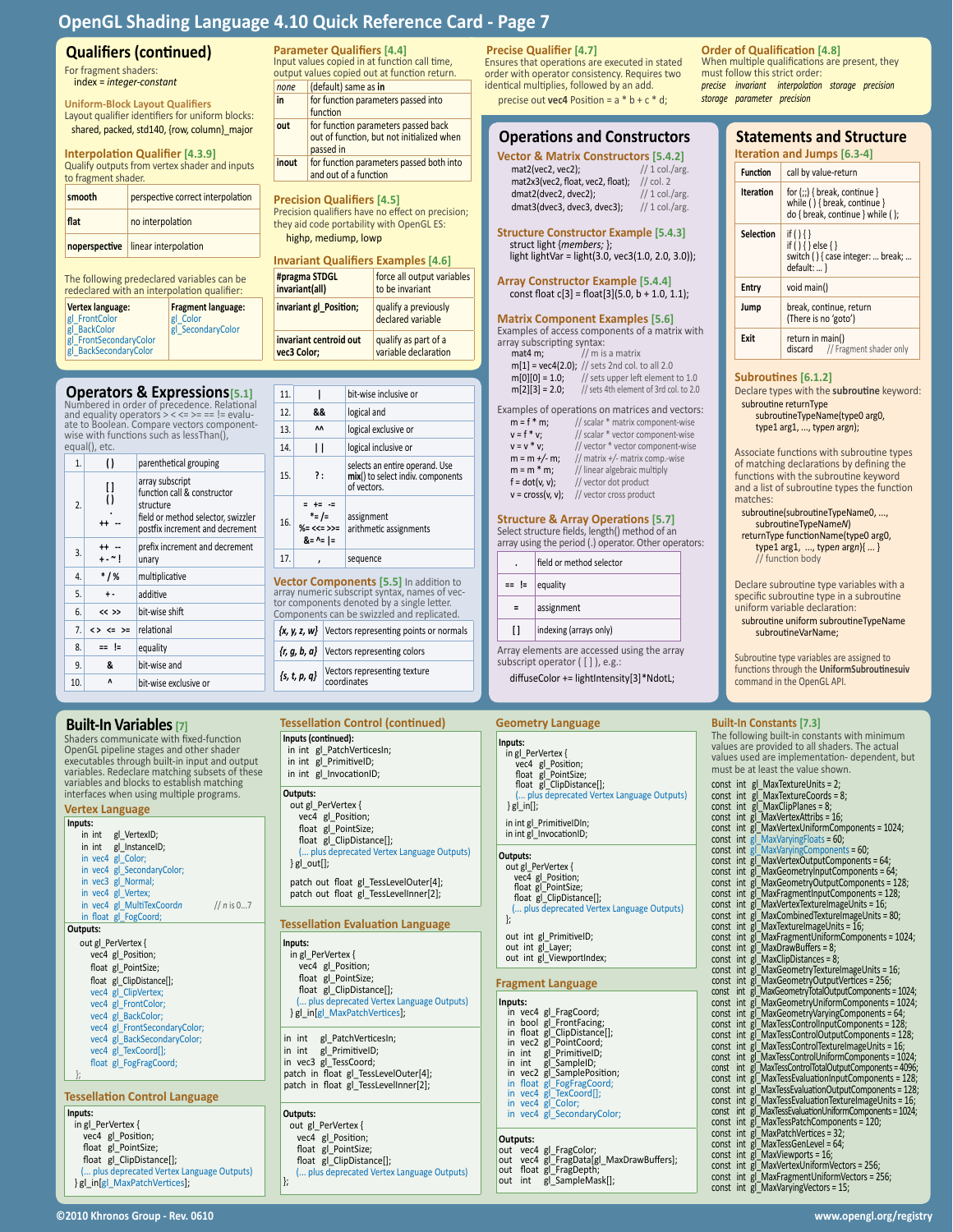# **Built-In Functions**

| radians. Tf=float, vecn.                               |                    |  |
|--------------------------------------------------------|--------------------|--|
| Tf radians(Tf degrees)                                 | degrees to radians |  |
| Tf degrees(Tf radians)                                 | radians to degrees |  |
| Tf sin(Tf angle)                                       | sine               |  |
| Tf cos(Tf angle)                                       | cosine             |  |
| Tf tan(Tf angle)                                       | tangent            |  |
| Tf $asin(Tf x)$                                        | arc sine           |  |
| Tf $acos(Tfx)$                                         | arc cosine         |  |
| Tf atan(Tf $y$ , Tf $x$ )<br>Tf atan(Tf $y_{over X}$ ) | arc tangent        |  |
| Tf $sinh(Tf x)$                                        | hyperbolic sine    |  |
| Tf $cosh(Tf x)$                                        | hyperbolic cosine  |  |
| Tf tanh $(Tf x)$                                       | hyperbolic tangent |  |
| Tf asinh $(Tf x)$                                      | hyperbolic sine    |  |
| Tf $acosh(Tfx)$                                        | hyperbolic cosine  |  |
| Tf atanh $(Tf x)$                                      | hyperbolic tangent |  |

### **Exponential Functions [8.2]**

| Tfd= float, vecn, double, dvecn.<br>Tf pow(Tf $x$ , Tf $y$ ) | χy                  |
|--------------------------------------------------------------|---------------------|
| Tf $exp(Tf x)$                                               | $e^{x}$             |
| Tf $log(Tf x)$                                               | In                  |
| Tf $exp2(Tf x)$                                              | $2^x$               |
| Tf $log2(Tf x)$                                              | log <sub>2</sub>    |
| Tfd sqrt $(Tfd x)$                                           | square root         |
| Tfd inversesgrt(Tfd $x$ )                                    | inverse square root |

### **Common Functions [8.3]**

| <b>Built-In Functions</b>                                                                                                                                                          |                                                                   |  |  |
|------------------------------------------------------------------------------------------------------------------------------------------------------------------------------------|-------------------------------------------------------------------|--|--|
| Angle & Trig. Functions [8.1]<br>Functions will not result in a divide-by-zero                                                                                                     |                                                                   |  |  |
| error. If the divisor of a ratio is 0, then results                                                                                                                                |                                                                   |  |  |
| Parameters specified as <i>angle</i> are in units of<br>radians. Tf=float, vecn.                                                                                                   | will be undefined. Component-wise operation.                      |  |  |
| Tf radians(Tf degrees)                                                                                                                                                             | degrees to radians                                                |  |  |
| Tf degrees(Tf radians)                                                                                                                                                             | radians to degrees                                                |  |  |
| Tf sin(Tf angle)                                                                                                                                                                   | sine                                                              |  |  |
| Tf cos(Tf angle)                                                                                                                                                                   | cosine                                                            |  |  |
| Tf tan(Tf angle)                                                                                                                                                                   | tangent                                                           |  |  |
| Tf asin(Tf $x$ )                                                                                                                                                                   | arc sine                                                          |  |  |
| Tf $acos(Tfx)$                                                                                                                                                                     | arc cosine                                                        |  |  |
| Tf atan(Tf $y$ , Tf $x$ )<br>Tf atan(Tf $y\_over_x$ )                                                                                                                              | arc tangent                                                       |  |  |
| Tf $sinh(Tf x)$                                                                                                                                                                    | hyperbolic sine                                                   |  |  |
| Tf $cosh(Tf x)$                                                                                                                                                                    | hyperbolic cosine                                                 |  |  |
| Tf tanh(Tf $x$ )                                                                                                                                                                   | hyperbolic tangent                                                |  |  |
| Tf asinh $(Tf x)$                                                                                                                                                                  | hyperbolic sine                                                   |  |  |
| Tf $acosh(Tfx)$                                                                                                                                                                    | hyperbolic cosine                                                 |  |  |
| Tf atanh $(Tf x)$                                                                                                                                                                  | hyperbolic tangent                                                |  |  |
| <b>Exponential Functions [8.2]</b><br>Component-wise operation. Tf=float, vecn.<br>Tfd= float, vecn, double, dvecn.                                                                |                                                                   |  |  |
| Tf $pow(Tfx, Tfy)$                                                                                                                                                                 | χУ                                                                |  |  |
| Tf $exp(Tt x)$                                                                                                                                                                     | e <sup>x</sup>                                                    |  |  |
| Tf $log(Tfx)$                                                                                                                                                                      | In                                                                |  |  |
| Tf $exp2(Tf x)$                                                                                                                                                                    | $2^x$                                                             |  |  |
| Tf $log2(Tf x)$                                                                                                                                                                    | log <sub>2</sub>                                                  |  |  |
| Tfd sqrt $(Tfd x)$                                                                                                                                                                 | square root                                                       |  |  |
| Tfd inversesqrt(Tfd $x$ )                                                                                                                                                          | inverse square root                                               |  |  |
| <b>Common Functions [8.3]</b><br>Component-wise operation. Tf=float, vecn.<br>Tfd= float, vecn, double, dvecn.                                                                     |                                                                   |  |  |
| Tfd $abs(Tfd x)$<br>Ti abs $(Tix)$                                                                                                                                                 | absolute value                                                    |  |  |
| Tfd sign(Tfd x)<br>Ti sign(Ti $x$ )                                                                                                                                                | returns -1.0, 0.0, or 1.0                                         |  |  |
| Tfd floor(Tfd $x$ )                                                                                                                                                                | nearest integer $\leq x$                                          |  |  |
| Tfd trunc(Tfd $x$ )                                                                                                                                                                | nearest integer with absolute<br>value $\leq$ absolute value of x |  |  |
| Tfd round(Tfd $x$ )                                                                                                                                                                | nearest integer,<br>implementation-dependent<br>rounding mode     |  |  |
| Tfd roundEven(Tfd $x$ )                                                                                                                                                            | nearest integer, 0.5 rounds<br>to nearest even integer            |  |  |
| Tfd ceil(Tfd $x$ )                                                                                                                                                                 | nearest integer $>= x$                                            |  |  |
| Tfd fract(Tfd $x$ )                                                                                                                                                                | x - floor(x)                                                      |  |  |
| Tfd $mod(Tfd x, Tfd y)$<br>Tf $mod(Tf x, float y)$<br>Td mod(Td x, double y)                                                                                                       | modulus                                                           |  |  |
| Tfd modf(Tfd x, out Tfd i)                                                                                                                                                         | separate integer and fractional<br>parts                          |  |  |
| Tfd $min(Tfd x, Tfd y)$<br>Tf $min(Tf x, f$ loat $y)$<br>Td $min(Td x, double y)$<br>Tiu min(Tiu x, Tiu y)<br>Ti <b>min</b> (Ti $x$ , int $y$ )<br>Tu $min(Tu x, uint y)$          | minimum value                                                     |  |  |
| Tfd $max(Tfd x, Tfd y)$<br>Tf $max(Tf x, f$ loat $y)$<br>Td max(Td x, double y)<br>Tiu <b>max</b> (Tiu <i>x</i> , Tiu <i>y</i> )<br>Ti $max(Tix, int y)$<br>Tu $max(Tu x, uint y)$ | maximum value                                                     |  |  |
| ©2010 Khronos Group - Rev. 0 <b>0</b> 10                                                                                                                                           |                                                                   |  |  |

| linear blend of x and y<br>true if comps. in a select<br>comps. from y, else from x<br>0.0 if $x <$ edge, else 1.0<br>Td step(double edge, Td x)<br>true if x is NaN<br>Tb isnan(Tfd $x$ )<br>true if $x$ is positive or negative<br>Tb isinf(Tfd $x$ )<br>infinity<br>Tfd clamp(Tfd x, Tfd minVal,<br>Tfd maxVal)<br>Tf clamp(Tf x, float minVal,<br>float maxVal)<br>Td clamp(Td x, double minVal,<br>min(max(x, minVal),<br>double maxVal)<br>maxVal)<br>Tiu clamp(Tiu x, Tiu minVal,<br>Tiu maxVal)<br>Ti clamp(Ti x, int minVal, int maxVal)<br>Tu clamp(Tu x, uint minVal,<br>uint maxVal)<br>Tfd smoothstep(Tfd edge0,<br>Tfd edge1, $Tx$ )<br>Tf smoothstep(float edge0,<br>clip and<br>float edge1, Tf x)<br>smooth<br>Td smoothstep(double edge0,<br>double edge1, Td x)<br>Returns signed int or uint value<br>Ti floatBitsToInt(Tf value)<br>representing the encoding of a<br>TufloatBitsToInt(Tf value)<br>floating-point value.<br>Returns floating-point value of a<br>Tf intBitsToFloat(<br>signed int or uint encoding of a<br>Tiu value)<br>floating-point value.<br>Computes and returns $a^*b$ + c.<br>Tfd fma(Tfd a, Tfd b,<br>Treated as a single operation<br>Tfd C<br>when using precise.<br>Tfd frexp(Tfd x,<br>Splits x into a floating-point<br>out Ti exp)<br>significand in the range [0.5, 1.0)<br>and an int. exp. of 2.<br>Builds a floating-point number<br>Tfd Idexp(Tfd x, in Ti exp)<br>from x and the corresponding<br>integral exponent of 2 in exp.<br><b>Floating-Point Pack/Unpack [8.4]</b><br>These do not operate component-wise.<br>Converts each comp. of v<br>uint packUnorm2x16(vec2 v)<br>into 8- or 16-bit ints, packs<br>uint packUnorm4x8(vec4 v)<br>results into the returned 32-bit<br>uint packSnorm4x8(vec4 v)<br>unsigned integer.<br>Unpacks 32-bit $p$ into two<br>16-bit uints, four 8-bit uints, or<br>(uint $p$ )<br>signed ints. Then converts each<br>(iint p)<br>component to a normalized<br>float to generate a 2- or<br>4-component vector.<br>(uint $p$ )<br>Packs components of v into<br>double packDouble2x32<br>a 64-bit value and returns a<br>(uvec2 v)<br>double-precision value.<br>uvec2 unpackDouble2x32<br>Returns a 2-component vector<br>representation of v.<br>(double v)<br><b>Geometric Functions [8.5]</b><br>These functions operate on vectors as vectors, not<br>component-wise. Tf=float, vecn. Td =double, dvecn.<br>Tfd= float, vecn, double, dvecn.<br>float $length(Tf x)$<br>length of vector<br>double $length(Td x)$<br>distance between points<br>dot product<br>$vec3$ cross(vec3 x, vec3 y)<br>cross product<br>dvec3 $\csc(dvec3 x, dvec3 y)$ | Common Functions (continued)                                                                  |                                                                             |  |  |  |
|------------------------------------------------------------------------------------------------------------------------------------------------------------------------------------------------------------------------------------------------------------------------------------------------------------------------------------------------------------------------------------------------------------------------------------------------------------------------------------------------------------------------------------------------------------------------------------------------------------------------------------------------------------------------------------------------------------------------------------------------------------------------------------------------------------------------------------------------------------------------------------------------------------------------------------------------------------------------------------------------------------------------------------------------------------------------------------------------------------------------------------------------------------------------------------------------------------------------------------------------------------------------------------------------------------------------------------------------------------------------------------------------------------------------------------------------------------------------------------------------------------------------------------------------------------------------------------------------------------------------------------------------------------------------------------------------------------------------------------------------------------------------------------------------------------------------------------------------------------------------------------------------------------------------------------------------------------------------------------------------------------------------------------------------------------------------------------------------------------------------------------------------------------------------------------------------------------------------------------------------------------------------------------------------------------------------------------------------------------------------------------------------------------------------------------------------------------------------------------------------------------------------------------------------------------------------------------------------------------------------------------------------------|-----------------------------------------------------------------------------------------------|-----------------------------------------------------------------------------|--|--|--|
|                                                                                                                                                                                                                                                                                                                                                                                                                                                                                                                                                                                                                                                                                                                                                                                                                                                                                                                                                                                                                                                                                                                                                                                                                                                                                                                                                                                                                                                                                                                                                                                                                                                                                                                                                                                                                                                                                                                                                                                                                                                                                                                                                                                                                                                                                                                                                                                                                                                                                                                                                                                                                                                      | Tfd $mix(Tfd x, Tfd y, Tfd a)$<br>Tf $mix(Tfx, Tfy, float a)$<br>Td mix(Td x, Td y, double a) |                                                                             |  |  |  |
|                                                                                                                                                                                                                                                                                                                                                                                                                                                                                                                                                                                                                                                                                                                                                                                                                                                                                                                                                                                                                                                                                                                                                                                                                                                                                                                                                                                                                                                                                                                                                                                                                                                                                                                                                                                                                                                                                                                                                                                                                                                                                                                                                                                                                                                                                                                                                                                                                                                                                                                                                                                                                                                      | Tfd $mix(Tfd x, Tfd y, Tb a)$                                                                 |                                                                             |  |  |  |
|                                                                                                                                                                                                                                                                                                                                                                                                                                                                                                                                                                                                                                                                                                                                                                                                                                                                                                                                                                                                                                                                                                                                                                                                                                                                                                                                                                                                                                                                                                                                                                                                                                                                                                                                                                                                                                                                                                                                                                                                                                                                                                                                                                                                                                                                                                                                                                                                                                                                                                                                                                                                                                                      | Tfd step(Tfd edge, Tfd $x$ )<br>Tf step(float edge, $Tf(x)$ )                                 |                                                                             |  |  |  |
|                                                                                                                                                                                                                                                                                                                                                                                                                                                                                                                                                                                                                                                                                                                                                                                                                                                                                                                                                                                                                                                                                                                                                                                                                                                                                                                                                                                                                                                                                                                                                                                                                                                                                                                                                                                                                                                                                                                                                                                                                                                                                                                                                                                                                                                                                                                                                                                                                                                                                                                                                                                                                                                      |                                                                                               |                                                                             |  |  |  |
|                                                                                                                                                                                                                                                                                                                                                                                                                                                                                                                                                                                                                                                                                                                                                                                                                                                                                                                                                                                                                                                                                                                                                                                                                                                                                                                                                                                                                                                                                                                                                                                                                                                                                                                                                                                                                                                                                                                                                                                                                                                                                                                                                                                                                                                                                                                                                                                                                                                                                                                                                                                                                                                      |                                                                                               |                                                                             |  |  |  |
|                                                                                                                                                                                                                                                                                                                                                                                                                                                                                                                                                                                                                                                                                                                                                                                                                                                                                                                                                                                                                                                                                                                                                                                                                                                                                                                                                                                                                                                                                                                                                                                                                                                                                                                                                                                                                                                                                                                                                                                                                                                                                                                                                                                                                                                                                                                                                                                                                                                                                                                                                                                                                                                      |                                                                                               |                                                                             |  |  |  |
|                                                                                                                                                                                                                                                                                                                                                                                                                                                                                                                                                                                                                                                                                                                                                                                                                                                                                                                                                                                                                                                                                                                                                                                                                                                                                                                                                                                                                                                                                                                                                                                                                                                                                                                                                                                                                                                                                                                                                                                                                                                                                                                                                                                                                                                                                                                                                                                                                                                                                                                                                                                                                                                      |                                                                                               |                                                                             |  |  |  |
|                                                                                                                                                                                                                                                                                                                                                                                                                                                                                                                                                                                                                                                                                                                                                                                                                                                                                                                                                                                                                                                                                                                                                                                                                                                                                                                                                                                                                                                                                                                                                                                                                                                                                                                                                                                                                                                                                                                                                                                                                                                                                                                                                                                                                                                                                                                                                                                                                                                                                                                                                                                                                                                      |                                                                                               |                                                                             |  |  |  |
|                                                                                                                                                                                                                                                                                                                                                                                                                                                                                                                                                                                                                                                                                                                                                                                                                                                                                                                                                                                                                                                                                                                                                                                                                                                                                                                                                                                                                                                                                                                                                                                                                                                                                                                                                                                                                                                                                                                                                                                                                                                                                                                                                                                                                                                                                                                                                                                                                                                                                                                                                                                                                                                      |                                                                                               |                                                                             |  |  |  |
|                                                                                                                                                                                                                                                                                                                                                                                                                                                                                                                                                                                                                                                                                                                                                                                                                                                                                                                                                                                                                                                                                                                                                                                                                                                                                                                                                                                                                                                                                                                                                                                                                                                                                                                                                                                                                                                                                                                                                                                                                                                                                                                                                                                                                                                                                                                                                                                                                                                                                                                                                                                                                                                      |                                                                                               |                                                                             |  |  |  |
|                                                                                                                                                                                                                                                                                                                                                                                                                                                                                                                                                                                                                                                                                                                                                                                                                                                                                                                                                                                                                                                                                                                                                                                                                                                                                                                                                                                                                                                                                                                                                                                                                                                                                                                                                                                                                                                                                                                                                                                                                                                                                                                                                                                                                                                                                                                                                                                                                                                                                                                                                                                                                                                      |                                                                                               |                                                                             |  |  |  |
|                                                                                                                                                                                                                                                                                                                                                                                                                                                                                                                                                                                                                                                                                                                                                                                                                                                                                                                                                                                                                                                                                                                                                                                                                                                                                                                                                                                                                                                                                                                                                                                                                                                                                                                                                                                                                                                                                                                                                                                                                                                                                                                                                                                                                                                                                                                                                                                                                                                                                                                                                                                                                                                      |                                                                                               |                                                                             |  |  |  |
|                                                                                                                                                                                                                                                                                                                                                                                                                                                                                                                                                                                                                                                                                                                                                                                                                                                                                                                                                                                                                                                                                                                                                                                                                                                                                                                                                                                                                                                                                                                                                                                                                                                                                                                                                                                                                                                                                                                                                                                                                                                                                                                                                                                                                                                                                                                                                                                                                                                                                                                                                                                                                                                      |                                                                                               |                                                                             |  |  |  |
|                                                                                                                                                                                                                                                                                                                                                                                                                                                                                                                                                                                                                                                                                                                                                                                                                                                                                                                                                                                                                                                                                                                                                                                                                                                                                                                                                                                                                                                                                                                                                                                                                                                                                                                                                                                                                                                                                                                                                                                                                                                                                                                                                                                                                                                                                                                                                                                                                                                                                                                                                                                                                                                      | vec2 unpackUnorm2x16<br>vec4 unpackUnorm4x8<br>vec4 unpackSnorm4x8                            |                                                                             |  |  |  |
|                                                                                                                                                                                                                                                                                                                                                                                                                                                                                                                                                                                                                                                                                                                                                                                                                                                                                                                                                                                                                                                                                                                                                                                                                                                                                                                                                                                                                                                                                                                                                                                                                                                                                                                                                                                                                                                                                                                                                                                                                                                                                                                                                                                                                                                                                                                                                                                                                                                                                                                                                                                                                                                      |                                                                                               |                                                                             |  |  |  |
|                                                                                                                                                                                                                                                                                                                                                                                                                                                                                                                                                                                                                                                                                                                                                                                                                                                                                                                                                                                                                                                                                                                                                                                                                                                                                                                                                                                                                                                                                                                                                                                                                                                                                                                                                                                                                                                                                                                                                                                                                                                                                                                                                                                                                                                                                                                                                                                                                                                                                                                                                                                                                                                      |                                                                                               |                                                                             |  |  |  |
|                                                                                                                                                                                                                                                                                                                                                                                                                                                                                                                                                                                                                                                                                                                                                                                                                                                                                                                                                                                                                                                                                                                                                                                                                                                                                                                                                                                                                                                                                                                                                                                                                                                                                                                                                                                                                                                                                                                                                                                                                                                                                                                                                                                                                                                                                                                                                                                                                                                                                                                                                                                                                                                      |                                                                                               |                                                                             |  |  |  |
|                                                                                                                                                                                                                                                                                                                                                                                                                                                                                                                                                                                                                                                                                                                                                                                                                                                                                                                                                                                                                                                                                                                                                                                                                                                                                                                                                                                                                                                                                                                                                                                                                                                                                                                                                                                                                                                                                                                                                                                                                                                                                                                                                                                                                                                                                                                                                                                                                                                                                                                                                                                                                                                      |                                                                                               |                                                                             |  |  |  |
|                                                                                                                                                                                                                                                                                                                                                                                                                                                                                                                                                                                                                                                                                                                                                                                                                                                                                                                                                                                                                                                                                                                                                                                                                                                                                                                                                                                                                                                                                                                                                                                                                                                                                                                                                                                                                                                                                                                                                                                                                                                                                                                                                                                                                                                                                                                                                                                                                                                                                                                                                                                                                                                      |                                                                                               | float <b>distance</b> (Tf $p0$ , Tf $p1$ )<br>double distance(Td p0, Td p1) |  |  |  |
|                                                                                                                                                                                                                                                                                                                                                                                                                                                                                                                                                                                                                                                                                                                                                                                                                                                                                                                                                                                                                                                                                                                                                                                                                                                                                                                                                                                                                                                                                                                                                                                                                                                                                                                                                                                                                                                                                                                                                                                                                                                                                                                                                                                                                                                                                                                                                                                                                                                                                                                                                                                                                                                      | float $dot(Tf x, Tf y)$<br>double $dot(Tdx, Tdy)$                                             |                                                                             |  |  |  |
|                                                                                                                                                                                                                                                                                                                                                                                                                                                                                                                                                                                                                                                                                                                                                                                                                                                                                                                                                                                                                                                                                                                                                                                                                                                                                                                                                                                                                                                                                                                                                                                                                                                                                                                                                                                                                                                                                                                                                                                                                                                                                                                                                                                                                                                                                                                                                                                                                                                                                                                                                                                                                                                      |                                                                                               |                                                                             |  |  |  |

#### **Genetric Functions (continued)** n<mark>ormalize</mark>(Tf *x*)<br>normalize(Td *x*) normalize vector to length 1 vec4 **ftransform**( ) invariant vertex transform faceforward(Tfd N, Tfd *I*, Tfd *Nref*) returns *N* if dot(*Nref*, *I*) < 0, else -*N* Tfd **reflect**(Tfd *I*, Tfd *N*) reflection direction *I* - 2 \* dot(*N*,*I*) \* *N* refract(Tfd *I*, Tfd *N*, **retract**(Itd *I*, Itd *N*,<br>float *eta*) refraction vector **Matrix Functions [8.6]** For the matrix functions, type *mat* is used in single-precision floating point functions, I type *dmat* is used in the double-precision ating point functions. *N* and *M* are 1, 2, 3, 4. mat **matrixCompMult**(mat *x*, mat *y*) at **matrixCompMult**(dmat *x*, dmat *y*) component-wise multiply mat*N* **outerProduct**(vec*N c*, vec*N r*) at*N* outerProduct(dvec*N c*, dvec*N r*) outer product (where *N* != *M*) mat*N*x*M* **outerProduct**(vec*M c*, vec*N r*) at*NxM* outerProduct(dvecMc, dvec*N r*) outer product mat*N* **transpose**(mat*N m*) dmat*<sup>N</sup>* **transpose**(dmat*<sup>N</sup> <sup>m</sup>*) transpose mat*N*x*M* **transpose**(mat*M*x*N m*) dmat*N*x*M* **transpose**(dmat*M*x*N m*) transpose (where *N* != *M*)  $\det$  **determinant**(mat*N m*) double **determinant**(dmat*<sup>N</sup> <sup>m</sup>*) determinant mat*N* **inverse**(mat*N m*) dmat*<sup>N</sup>* **inverse**(dmat*<sup>N</sup> <sup>m</sup>*) inverse **Vector Relational Functions [8.7]** Compare *x* and *y* component-wise. Sizes of the input and return vectors for any particular call must match. Tvec=vec*n*, uvec*n*, ivec*n*.  $\vert$ ec*n* **lessThan**(Tvec *x*, Tvec *y*)  $\vert$  <  $\vert$ ec*n* **lessThanEqual**(Tvec *x*, Tvec *y*)  $\vert$  <=  $\mathbf{e}$ cn **greaterThan**(Tvec *x*, Tvec *y*)  $\mathbf{e}$ *cn* greaterThanEqual(Tvec *x*, Tvec *y*) ecn **equal**(Tvec *x*, Tvec *y*)  $\epsilon$ c*n* **equal**(bvec*n x*, bvec*n y*) == ecn **notEqual**(Tvec *x*, Tvec *y*) bvec*n* **notEqual**(bvec*n x*, bvec*n y*) != bol **any**(bvecn *x*) true if any component of *x* is true bol **all**(bvec*n x*) true if all components of *x* are true bvec*n* **not**(bvec*n x*) logical complement of *x*  $\vert$ flc  $|$ vo **Type Abbreviations for Built-in Functions:**<br>Td =double, dvecn. Tfd= float, vecn, double, c **Tf=float, vec***n.* **Td =double, dvec***n***. Tfd= float, vec***n***, double, dvec***n.* **Tb=bvec***n***, bool. Tu=uint, uvec***n***. Ti=int, ivec***n***.** Use of Tn or Tnn within each function call must be the same. In vector types, n is 2, 3, or 4.

# **Integer Functions [8.8]**

| Ti=int, ivecn. Tiu=int, ivecn, uint, uvecn. | Component-wise operation. Tu=uint, uvecn.      |
|---------------------------------------------|------------------------------------------------|
| Tu uaddCarry(Tu x,                          | Adds 32-bit uintx and y, returning             |
| Tu y, out Tu carry)                         | the sum modulo 2 <sup>32</sup> .               |
| Tu usubBorrow(                              | Subtracts y from x, returning                  |
| Tu $x$ , Tu $y$ ,                           | the difference if non-negative,                |
| out Tu borrow)                              | otherwise 2 <sup>32</sup> plus the difference. |

| <b>Integer Functions (continued)</b>                                                                                               |                                                                                                                          |  |
|------------------------------------------------------------------------------------------------------------------------------------|--------------------------------------------------------------------------------------------------------------------------|--|
| void umulExtended(<br>Tu x, Tu y,<br>out Tu msb,<br>out Tu Isb)<br>void imulExtended(<br>Ti x, Ti y,<br>out Ti msb.<br>out Ti Isb) | Multiplies 32-bit integers $x$ and $y$ ,<br>producing a 64-bit result.                                                   |  |
| Tiu bitfieldExtract(<br>Tiu value,<br>int offset, int bits)                                                                        | Extracts bits [offset, offset +<br>bits - 1] from value, returns<br>them in the least significant bits<br>of the result. |  |
| Tiu bitfieldInsert(<br>Tiu base, Tiu insert,<br>int offset, int bits)                                                              | Returns the insertion the bits<br>least-significant bits of insert<br>into hase.                                         |  |
| Tiu bitfieldReverse(<br>Tiu value)                                                                                                 | Returns the reversal of the bits<br>of value.                                                                            |  |
| Ti bitCount(Tiu value)                                                                                                             | Returns the number of bits<br>set to 1.                                                                                  |  |
| Ti findLSB(Tiu value)                                                                                                              | Returns bit number of least<br>significant bit.                                                                          |  |
| Ti findMSB(Tiu value)                                                                                                              | Returns bit number of most<br>significant bit.                                                                           |  |
| <b>Texture Lookup Functions [8.9]</b><br>See next page                                                                             |                                                                                                                          |  |

## **Fragment Processing Functions [8.10]**<br>Available only in fragment shaders. Tf=float, vec*n.*

| <b>Derivative functions</b>                               |                                                                                |
|-----------------------------------------------------------|--------------------------------------------------------------------------------|
| Tf $dfdx(Tf p)$                                           | derivative in x                                                                |
| Tf $dfdy(Tf p)$                                           | derivative in y                                                                |
| Tf fwidth $(Tf p)$                                        | sum of absolute derivative in<br>$x$ and $y$                                   |
| <b>Interpolation functions</b>                            |                                                                                |
| Tf interpolateAtCentroid(<br>Tf interpolant)              | Return value of interpolant<br>sampled inside pixel and the<br>primitive.      |
| Tf interpolateAtSample(<br>Tf interpolant,<br>int sample) | Return value of interpolant<br>at the location of sample<br>number sample.     |
| Tf interpolateAtOffset<br>Tf interpolant,<br>vec2 offset) | Return value of interpolant<br>sampled at fixed offset offset<br>pixel center. |
|                                                           |                                                                                |

| <b>Noise Functions [8.11]</b><br>Returns noise value. Available to fragment,<br>geometry, and vertex shaders. |                                                                                          |  |
|---------------------------------------------------------------------------------------------------------------|------------------------------------------------------------------------------------------|--|
| float $noise1(Tfx)$                                                                                           |                                                                                          |  |
| vecn noisen(Tf $x$ )                                                                                          | where $n$ is 2, 3, or 4                                                                  |  |
| <b>Geometry Shader Functions [8.12]</b><br>Only available in geometry shaders.                                |                                                                                          |  |
| void EmitStreamVertex(<br>int stream)                                                                         | Emits values of output<br>variables to the current<br>output primitive stream<br>stream. |  |
| void EndStreamPrimitive<br>int stream)                                                                        | Completes current output<br>primitive stream stream<br>and starts a new one.             |  |
| void EmitVertex()                                                                                             | Emits values of output<br>variables to the current<br>output primitive.                  |  |
| void <b>EndPrimitive</b> ()                                                                                   | Completes output<br>primitive and starts a<br>new one.                                   |  |

# **Shader Invocation Control [8.13]**

Controls execution order of shader invocations. Available only to tessellation control shaders.

void **barrier**() Synchronizes across shader invocations.

#### **©2010 Khronos Group - Rev. 0610 www.opengl.org/registry**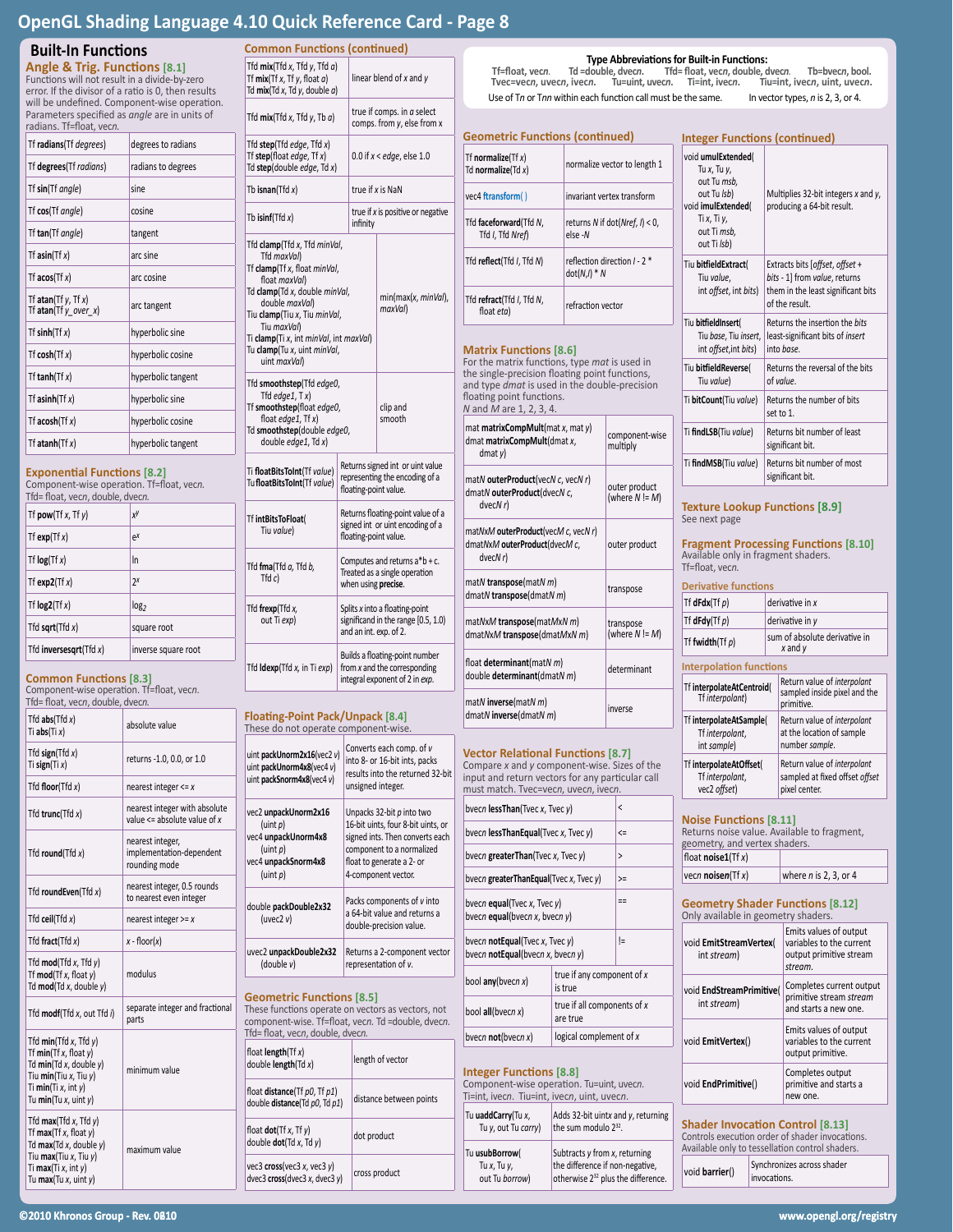### **Texture Functions [8.9]**

Available to vertex, geometry, and fragment<br>shaders. gvec4=vec4, ivec4, uvec4.<br>gsampler\* =sampler\*, isampler\*, usampler\*.

#### **Texture Query [8.9.1]**

int **textureSize**(gsampler1D *sampler*, int *lod*) ivec2 **textureSize**(gsampler2D *sampler*, int *lod*) ivec3 **textureSize**(gsampler3D *sampler*, int *lod*) ivec2 **textureSize**(gsamplerCube *sampler*, int *lod*) int **textureSize**(sampler1DShadow *sampler*, int *lod*) ivec2 **textureSize**(sampler2DShadow *sampler*, int *lod*) ivec2 **textureSize**(samplerCubeShadow *sampler*, int *lod*) ivec3 **textureSize**(samplerCubeArray *sampler*, int *lod*) ivec3 **textureSize**(samplerCubeArrayShadow *sampler*, int *lod*) ivec2 **textureSize**(gsampler2DRect *sampler*)

ivec2 **textureSize**(sampler2DRectShadow *sampler*) ivec2 **textureSize**(gsampler1DArray *sampler*, int *lod*)

ivec3 **textureSize**(gsampler2DArray *sampler*, int *lod*) ivec2 **textureSize**(sampler1DArrayShadow *sampler*, int *lod*) ivec3 **textureSize**(sampler2DArrayShadow *sampler*, int *lod*)

int **textureSize**(gsamplerBuffer *sampler*) ivec2 **textureSize**(gsampler2DMS *sampler*)

ivec2 **textureSize**(gsampler2DMSArray *sampler*) vec2 **textureQueryLod**(gsampler1D *sampler*, float *P*)

vec2 **textureQueryLod**(gsampler2D *sampler*, vec2 *P*) vec2 **textureQueryLod**(gsampler3D *sampler*, vec3 *P*) vec2 **textureQueryLod**(gsamplerCube *sampler*, vec3 *P*) vec2 **textureQueryLod**(gsampler1DArray *sampler*, float *P*) vec2 **textureQueryLod**(gsampler2DArray *sampler*, vec2 *P*) vec2 **textureQueryLod**(gsamplerCubeArray *sampler*, vec3 *P*) vec2 **textureQueryLod**(sampler1DShadow *sampler*, float *P*) vec2 **textureQueryLod**(sampler2DShadow *sampler*, vec2 *P*) vec2 **textureQueryLod**(samplerCubeShadow *sampler*, vec3 *P*) vec2 **textureQueryLod**(sampler1DArrayShadow *sampler*, float *<sup>P</sup>*)

vec2 **textureQueryLod**(sampler2DArrayShadow *sampler*, vec2 *<sup>P</sup>*)

vec2 **textureQueryLod**(samplerCubeArrayShadow *sampler*, vec3 *<sup>P</sup>*)

**Texel Lookup Functions [8.9.2]** Use texture coordinate *P* to do a lookup in the texture

bound to *sampler*. gvec4 **texture**(gsampler1D *sampler*, float *P* [, float *bias*])

- gvec4 **texture**(gsampler2D *sampler*, vec2 *P* [, float *bias*]) gvec4 **texture**(gsampler3D *sampler*, vec3 *P* [, float *bias*])
- gvec4 **texture**(gsamplerCube *sampler*, vec3 *P* [, float *bias*])
- float **texture**(sampler{1D,2D}Shadow *sampler*, vec3 *P* [, float *bias*])
- float **texture**(samplerCubeShadow *sampler*, vec4 *P* [, float *bias*])
- gvec4 **texture**(gsampler1DArray *sampler*, vec2 *P* [, float *bias*])
- gvec4 **texture**(gsampler2DArray *sampler*, vec3 *P* [, float *bias*])

gvec4 **texture**(gsamplerCubeArray *sampler*, vec4 *P* [, float *bias*])

float **texture**(sampler1DArrayShadow *sampler*, vec3 *P* [, float *bias*])

float **texture**(sampler2DArrayShadow *sampler*, vec4 *P*)

- gvec4 **texture**(gsampler2DRect *sampler*, vec2 *P*)
- float **texture**(sampler2DRectShadow *sampler*, vec3 *P*) float **texture**(gsamplerCubeArrayShadow *sampler*, vec4 *<sup>P</sup>*, float *compare*)

Texture lookup with projection.

- gvec4 **textureProj**(gsampler1D *sampler*, vec{2,4} *P*
- [, float *bias*]) gvec4 **textureProj**(gsampler2D *sampler*, vec{3,4} *P*

[, float *bias*]) gvec4 **textureProj**(gsampler3D *sampler*, vec4 *P* [, float *bias*])

float **textureProj**(sampler{1D,2D}Shadow *sampler*, vec4 *P* [, float *bias*])

gvec4 **textureProj**(gsampler2DRect *sampler*, vec{3,4} *P*) float **textureProj**(sampler2DRectShadow *sampler*, vec4 *P*)

Texture lookup as in **texture** but with explicit LOD.

gvec4 **textureLod**(gsampler1D *sampler*, float *P*, float *lod*) gvec4 **textureLod**(gsampler2D *sampler*, vec2 *P*, float *lod*)

- gvec4 **textureLod**(gsampler3D *sampler*, vec3 *P*, float *lod*) gvec4 **textureLod**(gsamplerCube *sampler*, vec3 *P*, float *lod*)
- float **textureLod**(sampler{1D,2D}Shadow *sampler*, vec3 *P*, float *lod*) gvec4 **textureLod**(gsampler1DArray *sampler*, vec2 *P*, float *lod*)
- gvec4 **textureLod**(gsampler2DArray *sampler*, vec3 *P*, float *lod*) float **textureLod**(sampler1DArrayShadow *sampler*,
- vec3 *P*, float *lod*) gvec4 **textureLod**(gsamplerCubeArray *sampler*, vec4 *P*, float *lod*)

Offset added before texture lookup as in **texture**. gvec4 **textureOffset**(gsampler1D *sampler*, float *P*, int *offset* [, float *bias*])

gvec4 **textureOffset**(gsampler2D *sampler*, vec2 *P*, ivec2 *offset* [, float *bias*])

- gvec4 **textureOffset**(gsampler3D *sampler*, vec3 *P*, ivec3 *offset* [, float *bias*])
- gvec4 **textureOffset**(gsampler2DRect *sampler*, vec2 *P*, ivec2 *offset*)
- float **textureOffset**(sampler2DRectShadow *sampler*, vec3 *P*, ivec2 *offset*)
- float **textureOffset**(sampler1DShadow *sampler*, vec3 *P*, int *offset* [, float *bias*])
- float **textureOffset**(sampler2DShadow *sampler*, vec3 *P*, ivec2 *offset* [, float *bias*])
- gvec4 **textureOffset**(gsampler1DArray *sampler*, vec2 *P*, int *offset* [, float *bias*])
- gvec4 **textureOffset**(gsampler2DArray *sampler*, vec3 *P*, ivec2 *offset* [, float *bias*])
- float **textureOffset**(sampler1DArrayShadow *sampler*, vec3 *P*, int *offset* [, float *bias*])

#### Use integer texture coordinate *P* to lookup a single texel from *sampler*.

gvec4 **texelFetch**(gsampler1D *sampler*, int *P*, int *lod*) gvec4 **texelFetch**(gsampler2D *sampler*, ivec2 *P*, int *lod*) gvec4 **texelFetch**(gsampler3D *sampler*, ivec3 *P*, int *lod*) gvec4 **texelFetch**(gsampler2DRect *sampler*, ivec2 *P*)

gvec4 **texelFetch**(gsampler1DArray *sampler*, ivec2 *P*, int *lod*) gvec4 **texelFetch**(gsampler2DArray *sampler*, ivec3 *P*, int *lod*)

gvec4 **texelFetch**(gsamplerBuffer *sampler*, int *P*) gvec4 **texelFetch**(gsampler2DMS *sampler*, ivec2 *P*, int *sample*)

gvec4 **texelFetch**(gsampler2DMSArray *sampler*, ivec3 *P*, int *sample*)

Fetch single texel as in **texelFetch** offset by *offset* as described in **textureOffset**.

- gvec4 **texelFetchOffset**(gsampler1D *sampler*, int *P*, int *lod*, int *offset*)
- gvec4 **texelFetchOffset**(gsampler2D *sampler*, ivec2 *P*, int *lod*, ivec2 *offset*)
- gvec4 **texelFetchOffset**(gsampler3D *sampler*, ivec3 *P*, int *lod*, ivec3 *offset*)
- gvec4 **texelFetchOffset**(gsampler2DRect *sampler*, ivec2 *P*, ivec2 *offset*)
- gvec4 **texelFetchOffset**(gsampler1DArray *sampler*, ivec2 *P*, int *lod*, int *offset*)
- gvec4 **texelFetchOffset**(gsampler2DArray *sampler*, ivec3 *P*, int *lod*, ivec2 *offset*)

Projective lookup as described in **textureProj** offset by *offset* as described in **textureOffset**.

- gvec4 **textureProjOffset**(gsampler1D *sampler*, vec{2,4} *P*, int *offset* [, float *bias*])
- gvec4 **textureProjOffset**(gsampler2D *sampler*, vec{3,4} *P*, ivec2 *offset* [, float *bias*])
- gvec4 **textureProjOffset**(gsampler3D *sampler*, vec4 *P*, ivec3 *offset* [, float *bias*])
- gvec4 **textureProjOffset**(gsampler2DRect *sampler*, vec{3,4} *P*, ivec2 *offset*)
- float **textureProjOffset**(sampler2DRectShadow *sampler*, vec4 *P*, ivec2 *offset*)
- float **textureProjOffset**(sampler1DShadow *sampler*, vec4 *P*, int offset [, float *bias*])
- float **textureProjOffset**(sampler2DShadow *sampler*, vec4 *P*, ivec2 *offset* [, float *bias*])

Offset texture lookup with explicit LOD. *See textureLod and textureOffset*.

- gvec4 **textureLodOffset**(gsampler1D *sampler*, float *P*, float *lod*, int *offset*)
- gvec4 **textureLodOffset**(gsampler2D *sampler*, vec2 *P*, float *lod*, ivec2 *offset*)
- gvec4 **textureLodOffset**(gsampler3D *sampler*, vec3 *P*, float *lod*, ivec3 *offset*)
- float **textureLodOffset**(sampler1DShadow *sampler*, vec3 *P*, float *lod*, int *offset*)
- float **textureLodOffset**(sampler2DShadow *sampler*, vec3 *P*, float *lod*, ivec2 *offset*)
- gvec4 **textureLodOffset**(gsampler1DArray *sampler*, vec2 *P*, float *lod*, int *offset*)
- gvec4 **textureLodOffset**(gsampler2DArray *sampler*, vec3 *P*, float *lod*, ivec2 *offset*)
- float **textureLodOffset**(sampler1DArrayShadow *sampler*, vec3 *P*, float *lod*, int *offset*)

**©2010 Khronos Group - Rev. 0610 www.opengl.org/registry** 

Projective texture lookup with explicit LOD. *See textureLod and textureOffset.*

gvec4 **textureProjLod**(gsampler1D *sampler*, vec{2,4} *P*, float *lod*)

Texture lookup projectively, with gradient (continued) gvec4 **textureProjGrad**(gsampler3D *sampler*, vec4 *P*,

gvec4 **textureProjGrad**(gsampler2DRect *sampler*, vec{3,4} *P*,

float **textureProjGrad**(sampler2DRectShadow *sampler*,

float **textureProjGrad**(sampler1DShadow *sampler*, vec4 *P*,

float **textureProjGrad**(sampler2DShadow *sampler*, vec4 *P*,

Texture lookup projectively and with explicit gradient as in **textureProjGrad**, as well as with offset as in

gvec4 **textureProjGradOffset**(gsampler1D *sampler*, vec{2,4} *P*, float *dPdx*, float *dPdy*, int *offset*) gvec4 **textureProjGradOffset**(gsampler2D *sampler*, vec{3,4} *P*, vec2 *dPdx*, vec2 *dPdy*, vec2 *offset*) gvec4 **textureProjGradOffset**(gsampler2DRect *sampler*, vec{3,4} *P*, vec2 *dPdx*, vec2 *dPdy*, ivec2 *offset*) float **textureProjGradOffset**(sampler2DRectShadow *sampler*, vec4 *P*, vec2 *dPdx*, vec2 *dPdy*, ivec2 *offset*) gvec4 **textureProjGradOffset**(gsampler3D *sampler*, vec4 *P*, vec3 *dPdx*, vec3 *dPdy*, vec3 *offset*) float **textureProjGradOffset**(sampler1DShadow *sampler*, vec4 *P*, float *dPdx*, float *dPdy*, int *offset*) float **textureProjGradOffset**(sampler2DShadow *sampler*, vec4 *P*, vec2 *dPdx*, vec2 *dPdy*, vec2 *offset*)

**Texture Gather Instructions [8.9.3]**

gvec4 **textureGather**(gsampler2DArray *sampler*, vec3 *P*

gvec4 **textureGather**(gsamplerCube *sampler*, vec3 *P*

gvec4 **textureGather**(gsamplerCubeArray *sampler*,

gvec4 **textureGather**(gsampler2DRect *sampler*, vec3 *P*

vec4 **textureGather**(sampler2DShadow *sampler*, vec2 *P*,

vec4 **textureGather**(sampler2DArrayShadow *sampler*,

vec4 **textureGather**(samplerCubeArrayShadow *sampler*,

vec4 **textureGather**(sampler2DRectShadow *sampler*,

Texture gather as in **textureGather** by offset as described in **textureOffset** except minimum and maximum offset values are given by

gvec4 **textureGatherOffset**(gsampler2DArray *sampler*, vec3 *P*, ivec2 *offset* [, int *comp*]) gvec4 **textureGatherOffset**(gsampler2DRect *sampler*, vec3 *P*, ivec2 *offset* [, int *comp*]) vec4 **textureGatherOffset**(sampler2DShadow *sampler*,

{MIN, MAX}\_PROGRAM\_TEXTURE\_GATHER\_OFFSET. gvec4 **textureGatherOffset**(gsampler2D *sampler*, vec2 *P*,

Texture gather as in **textureGatherOffset** except that *offsets* is used to determine the location of the four

gvec4 **textureGatherOffsets**(gsampler2D *sampler*, vec2 *P*,

gvec4 **textureGatherOffsets**(gsampler2DArray *sampler*, vec3 *P*, ivec2 *offset*[4] [, int *comp*]) gvec4 **textureGatherOffsets**(gsampler2DRect *sampler*, vec3 *P*, ivec2 *offset*[4][, int *comp*]) vec4 **textureGatherOffsets**(sampler2DShadow *sampler*, vec2 *P*, float *refZ*, ivec2 *offset*[4]) vec4 **textureGatherOffsets**(sampler2DArrayShadow *sampler*, vec3 *P*, float *refZ*, ivec2 *offset*[4]) vec4 **textureGatherOffsets**(sampler2DRectShadow *sampler*, vec2 *P*, float *refZ*, ivec2 *offset*[4])

vec4 **textureGather**(samplerCubeShadow *sampler*,

gvec4 **textureGather**(gsampler2D *sampler*, vec2 *P*

Texture gather operation.

[, int *comp*])

[, int *comp*])

[, int *comp*])

[, int *comp*])

float *refZ*)

vec4 *P*[, int *comp*])

vec3 *P*, float *refZ*)

vec3 *P*, float *refZ*)

vec4 *P*, float *refZ*)

vec2 *P*, float *refZ*)

ivec2 *offset* [, int *comp*])

vec2 *P*, float *refZ*, ivec2 *offset*) vec4 **textureGatherOffset**(sampler2DArrayShadow *sampler*, vec3 *P*, float *refZ*, ivec2 *offset*) vec4 **textureGatherOffset**(sampler2DRectShadow *sampler*,

vec2 *P*, float *refZ*, ivec2 *offset*)

ivec2 *offset*[4] [, int *comp*])

texels to sample.

vec3 *dPdx*, vec3 *dPdy*)

vec2 *dPdx*, vec2 *dPdy*)

float *dPdx*, float *dPdy*)

vec2 *dPdx*, vec2 *dPdy*)

**textureOffset.**

vec4 *P*, vec2 *dPdx*, vec2 *dPdy*)

- gvec4 **textureProjLod**(gsampler2D *sampler*, vec{3,4} *P*, float *lod*)
- gvec4 **textureProjLod**(gsampler3D *sampler*, vec4 *P*, float *lod*) float **textureProjLod**(sampler{1,2}DShadow *sampler*, vec4 *P*, float *lod*)

#### Offset projective texture lookup with explicit LOD. *See textureProj, textureLod, and textureOffset.*

- gvec4 **textureProjLodOffset**(gsampler1D *sampler*, vec{2,4} *P*, float *lod*, int *offset*)
- gvec4 **textureProjLodOffset**(gsampler2D *sampler*, vec{3,4} *P*, float *lod*, ivec2 *offset*)
- gvec4 **textureProjLodOffset**(gsampler3D *sampler*, vec4 *P*, float *lod*, ivec3 *offset*)
- float **textureProjLodOffset**(sampler1DShadow *sampler*, vec4 *P*, float *lod*, int *offset*) float **textureProjLodOffset**(sampler2DShadow *sampler*,
- vec4 *P*, float *lod*, ivec2 *offset*)

## Texture lookup as in **texture** but with explicit gradients.

- gvec4 **textureGrad**(gsampler1D *sampler*, float *P*, float *dPdx*, float *dPdy*) gvec4 **textureGrad**(gsampler2D *sampler*, vec2 *P*, vec2 *dPdx*,
- vec2 *dPdy*) gvec4 **textureGrad**(gsampler3D *sampler*, vec3 *P*, vec3 *dPdx*,
- vec3 *dPdy*) gvec4 **textureGrad**(gsamplerCube *sampler*, vec3 *P*,
- vec3 *dPdx*, vec3 *dPdy*)
- gvec4 **textureGrad**(gsampler2DRect *sampler*, vec2 *P*, vec2 *dPdx*, vec2 *dPdy*)

float **textureGrad**(sampler2DRectShadow *sampler*, vec3 *P*, vec2 *dPdx*, vec2 *dPdy*)

- float **textureGrad**(sampler1DShadow *sampler*, vec3 *P*, float *dPdx*, float *dPdy*)
- float **textureGrad**(sampler2DShadow *sampler*, vec3 *P*, vec2 *dPdx*, vec2 *dPdy*)
- gvec4 **textureGrad**(gsampler1DArray *sampler*, vec2 *P*, float *dPdx*, float *dPdy*)
- gvec4 **textureGrad**(gsampler2DArray *sampler*, vec3 *P*, vec2 *dPdx*, vec2 *dPdy*)
- float **textureGrad**(sampler1DArrayShadow *sampler*, vec3 *P*, float *dPdx*, float *dPdy*)
- float **textureGrad**(sampler2DArrayShadow *sampler*, vec4 *P*, vec2 *dPdx*, vec2 *dPdy*)

Texture lookup with both explicit gradient and offset, as described in **textureGrad** and **textureOffset.** gvec4 **textureGradOffset**(gsampler1D *sampler*, float *P*, float *dPdx*, float *dPdy*, int *offset*) gvec4 **textureGradOffset**(gsampler2D *sampler*, vec2 *P*, vec2 *dPdx*, vec2 *dPdy*, ivec2 *offset*) gvec4 **textureGradOffset**(gsampler3D *sampler*, vec3 *P*, vec3 *dPdx*, vec3 *dPdy*, ivec3 *offset*) gvec4 **textureGradOffset**(gsampler2DRect *sampler*, vec2 *P*, vec2 *dPdx*, vec2 *dPdy*, ivec2 *offset*) float **textureGradOffset**(sampler2DRectShadow *sampler*, vec3 *P*, vec2 *dPdx*, vec2 *dPdy*, ivec2 *offset*) float **textureGradOffset**(sampler1DShadow *sampler*, vec3 *P*, float *dPdx*, float *dPdy*, int *offset*) float **textureGradOffset**(sampler2DShadow *sampler*, vec3 *P*, vec2 *dPdx*, vec2 *dPdy*, ivec2 *offset*) gvec4 **textureGradOffset**(gsampler1DArray *sampler*, vec2 *P*,

gvec4 **textureGrad**(gsamplerCubeArray *sampler*, vec4 *P*, vec3 *dPdx*, vec3 *dPdy*)

float *dPdx*, float *dPdy*, int *offset*)

float *dPdx*, float *dPdy*)

vec2 *dPdx*, vec2 *dPdy*)

gvec4 **textureGradOffset**(gsampler2DArray *sampler*, vec3 *P*, vec2 *dPdx*, vec2 *dPdy*, ivec2 *offset*) float **textureGradOffset**(sampler1DArrayShadow *sampler*, vec3 *P*, float *dPdx*, float *dPdy*, int *offset*) float **textureGradOffset**(sampler2DArrayShadow *sampler*, vec4 *P*, vec2 *dPdx*, vec2 *dPdy*, ivec2 *offset*)

Texture lookup both projectively as in **textureProj**, and with explicit gradient as in **textureGrad**. gvec4 **textureProjGrad**(gsampler1D *sampler*, vec{2,4} *P*,

gvec4 **textureProjGrad**(gsampler2D *sampler*, vec{3,4} *P*,

*(more )*